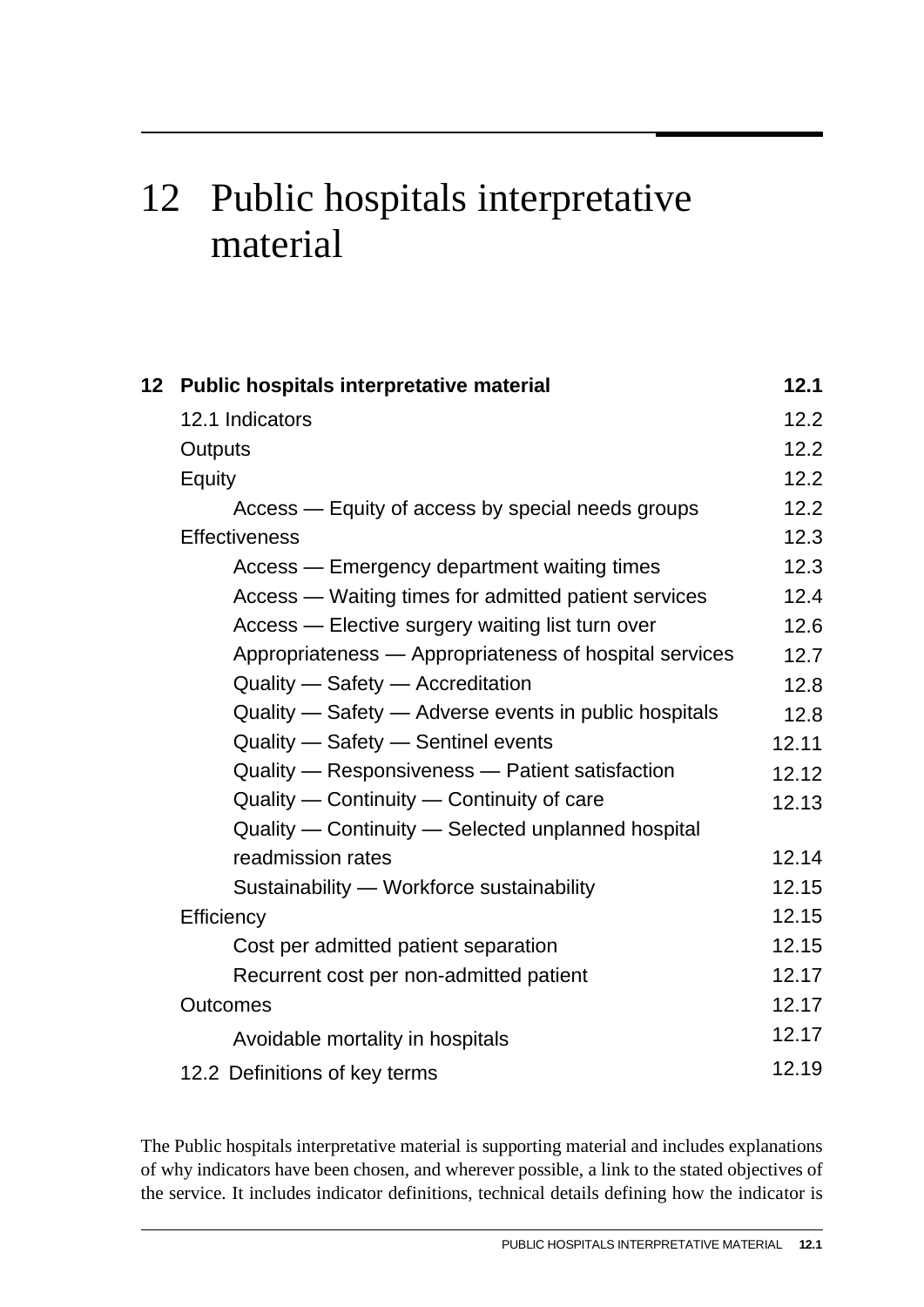<span id="page-1-0"></span>measured and guidance on how the indicator is to be interpreted, including caveats and the indicator's completeness and comparability status.

Further information on the Report on Government Services including other reported service areas, the glossary and list of abbreviations is available at https://www.pc.gov.au/research/ongoing/report-on-government-services.

# **12.1 Indicators**

Different delivery contexts, locations and types of client can affect the equity, effectiveness and efficiency of public hospital services.

The comparability of performance indicator results is shaded in indicator interpretation boxes, figures and data tables as follows:

Data are comparable (subject to caveats) across jurisdictions and over time.

Data are either not comparable (subject to caveats) within jurisdictions over time or are not comparable across jurisdictions or both.

The completeness of performance indicator results is shaded in indicator interpretation boxes, figures and data tables as follows:

Data are complete (subject to caveats) for the current reporting period. All required data are available for all jurisdictions.

 Data are incomplete for the current reporting period. At least some data were not available.

# **Outputs**

Outputs are the actual services delivered (while outcomes are the impact of these services on the status of an individual or group) (see section 1). Output information is also critical for equitable, efficient and effective management of government services.

# **Equity**

Access — Equity of access by special needs groups

'Equity of access by special needs groups' is an indicator of governments' objective to provide hospital services in an equitable manner (box 12.1).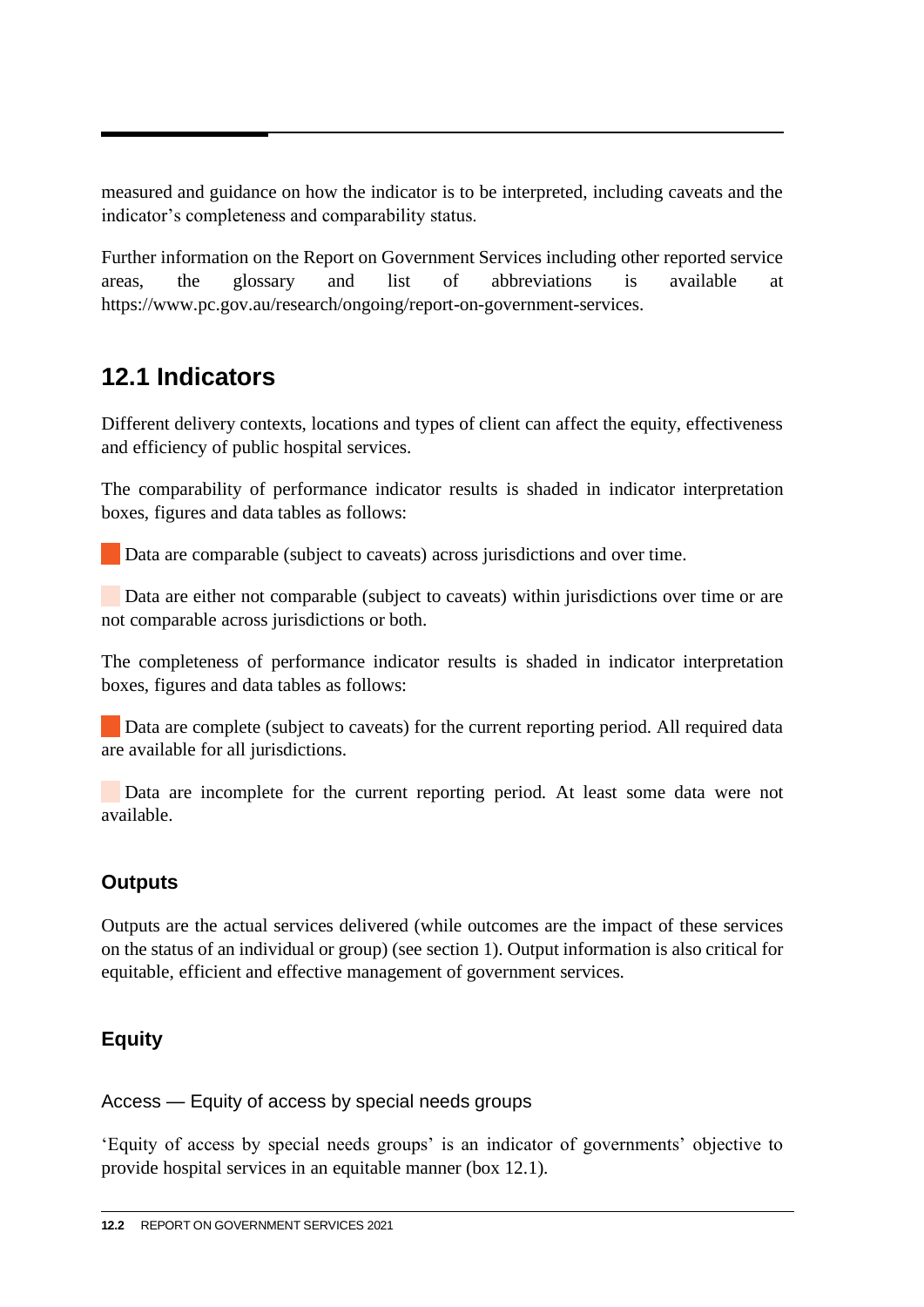#### <span id="page-2-0"></span>Box 12.1 **Equity of access by special needs groups**

'Equity of access by special needs groups' is measured for the special needs group of people living in remote and very remote areas and is defined as the percentage of people who delayed going to hospital due to distance from hospital, by region.

Similar rates across regions can indicate equity of access to hospital services across regions.

Data are not yet available for reporting against this measure.

#### **Effectiveness**

#### Access — Emergency department waiting times

'Emergency department waiting times' is an indicator of governments' objective to provide timely and accessible services to all (box 12.2).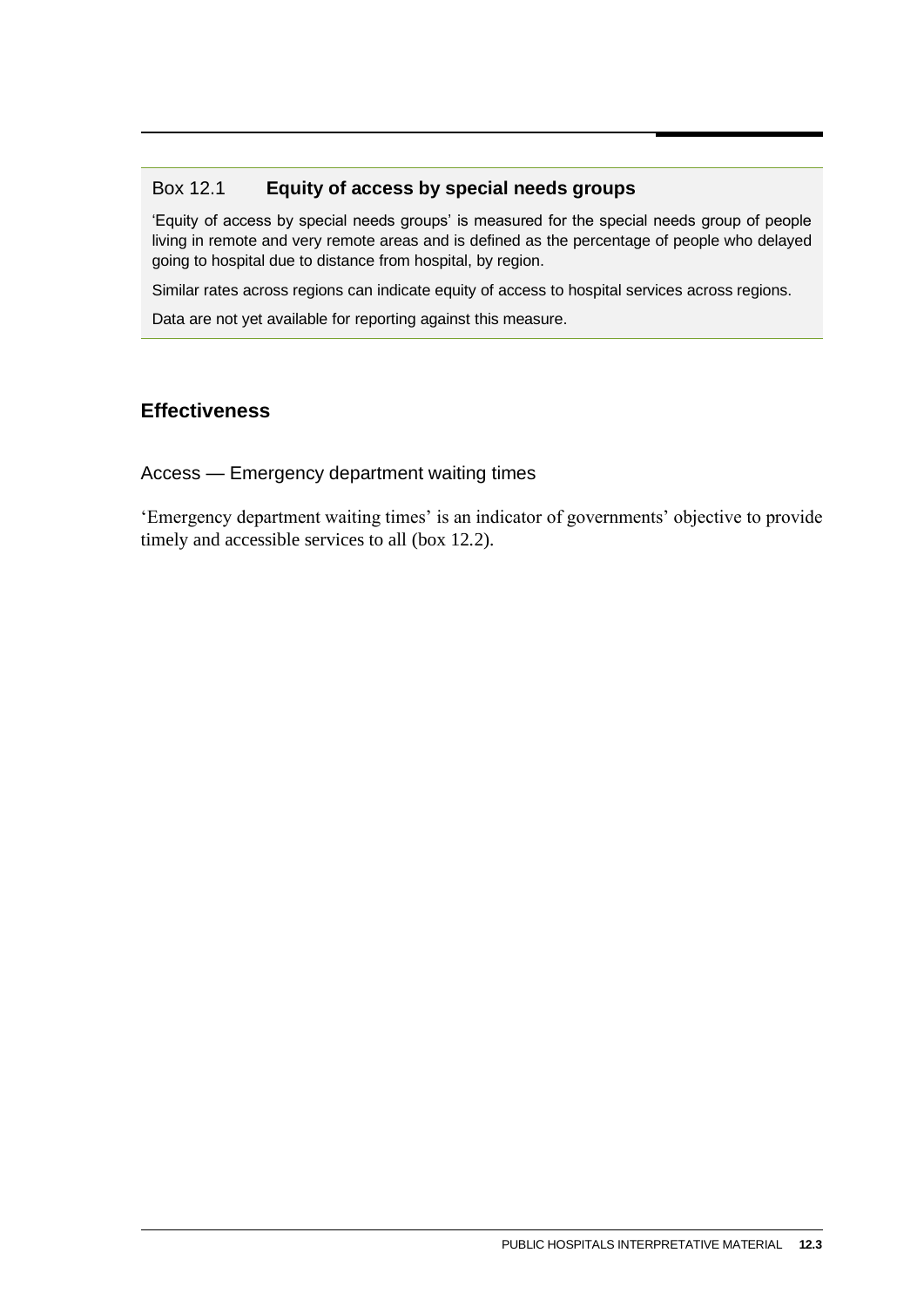#### <span id="page-3-0"></span>Box 12.2 **Emergency department waiting times**

'Emergency department waiting times' is defined by the following two measures:

- Emergency department waiting times by triage category, defined as the proportion of patients seen within the benchmarks set by the Australasian Triage Scale. The Australasian Triage Scale is a scale for rating clinical urgency, designed for use in hospital-based emergency services in Australia and New Zealand. The benchmarks, set according to triage category, are as follows:
	- triage category 1: need for resuscitation patients seen immediately
	- triage category 2: emergency patients seen within 10 minutes
	- triage category 3: urgent patients seen within 30 minutes
	- triage category 4: semi-urgent patients seen within 60 minutes
	- triage category 5: non-urgent patients seen within 120 minutes.
- Proportion of patients staying for four hours or less, is defined as the proportion of presentations to public hospital emergency departments where the time from presentation to admission, transfer or discharge is less than or equal to four hours. It is a measure of the duration of the emergency department service rather than a waiting time for emergency department care.

High or increasing proportions for both measures are desirable.

The comparability of emergency department waiting times data across jurisdictions can be influenced by differences in data coverage and clinical practices — in particular, the allocation of cases to urgency categories. The proportion of patients in each triage category who were subsequently admitted can indicate the comparability of triage categorisations across jurisdictions and thus the comparability of the waiting times data (table 12A.13).

Data reported for both measures are:

not comparable across jurisdictions, but are comparable (subject to caveats) within jurisdictions over time

complete (subject to caveats) for the current reporting period. All required 2019-20 data are available for all jurisdictions.

#### Access — Waiting times for admitted patient services

'Waiting times for admitted patient services' is an indicator of governments' objective to provide timely and accessible services to all (box 12.3).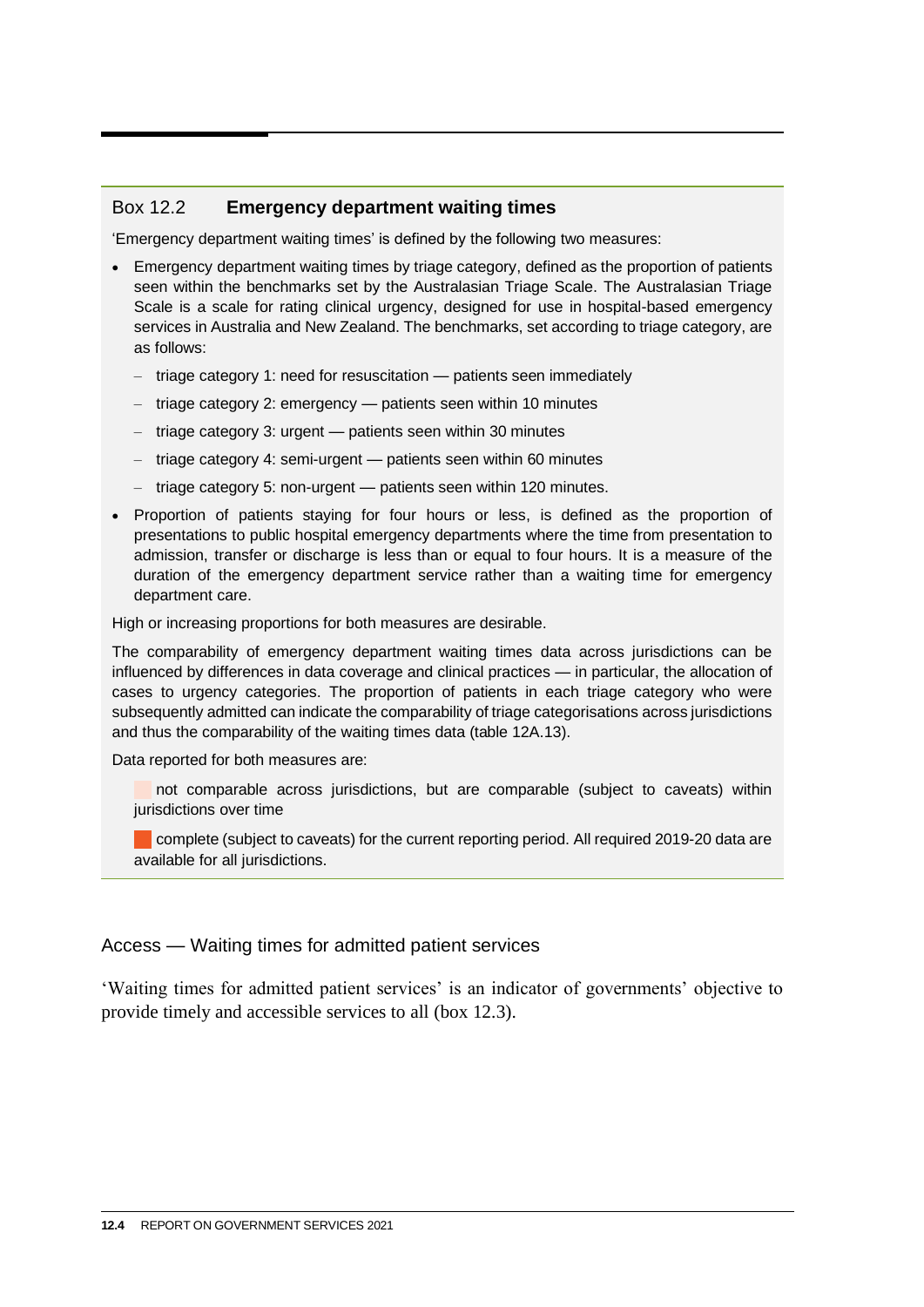#### Box 12.3 **Waiting times for admitted patient services**

'Waiting times for admitted patient services' is defined by the following three measures:

- Overall elective surgery waiting times
- Elective surgery waiting times by clinical urgency category
- Presentations to emergency departments with a length of stay of 4 hours or less ending in admission.

Data reported for these three measures are:

 not comparable across jurisdictions, but are comparable (subject to caveats) within jurisdictions over time

complete (subject to caveats) for the current reporting period. All required 2019-20 data are available for all jurisdictions.

#### *Overall elective surgery waiting times*

'Overall elective surgery waiting times' are calculated by comparing the date patients are added to a waiting list with the date they were admitted. Days on which the patient was not ready for care are excluded. Overall waiting times are presented as the number of days within which 50 per cent of patients are admitted and the number of days within which 90 per cent of patients are admitted. Patients on waiting lists who were not subsequently admitted are excluded.

For overall elective surgery waiting times, a low or decreasing number of days waited are desirable. Comparisons across jurisdictions should be made with caution, due to differences in clinical practices and classification of patients across Australia. The measures are also affected by variations across jurisdictions in the method used to calculate waiting times for patients who transferred from a waiting list managed by one hospital to a waiting list managed by another hospital, with the time waited on the first list included in the waiting time reported in NSW, WA, SA and the NT. This approach can have the effect of increasing the apparent waiting times for admissions in these jurisdictions compared with other jurisdictions.

#### *Elective surgery waiting times by clinical urgency category*

'Elective surgery waiting times by clinical urgency category' reports the proportion of patients who were admitted from waiting lists after an extended wait. In general, at the time of being placed on the public hospital waiting list, a clinical assessment is made of the urgency with which the patient requires elective surgery. The clinical urgency categories are:

- Category 1 procedures that are clinically indicated within 30 days
- Category 2 procedures that are clinically indicated within 90 days
- Category 3 procedures that are clinically indicated within 365 days.

The term 'extended wait' is used for patients in categories 1, 2 and 3 waiting longer than specified times (30 days, 90 days and 365 days respectively).

(continued next page)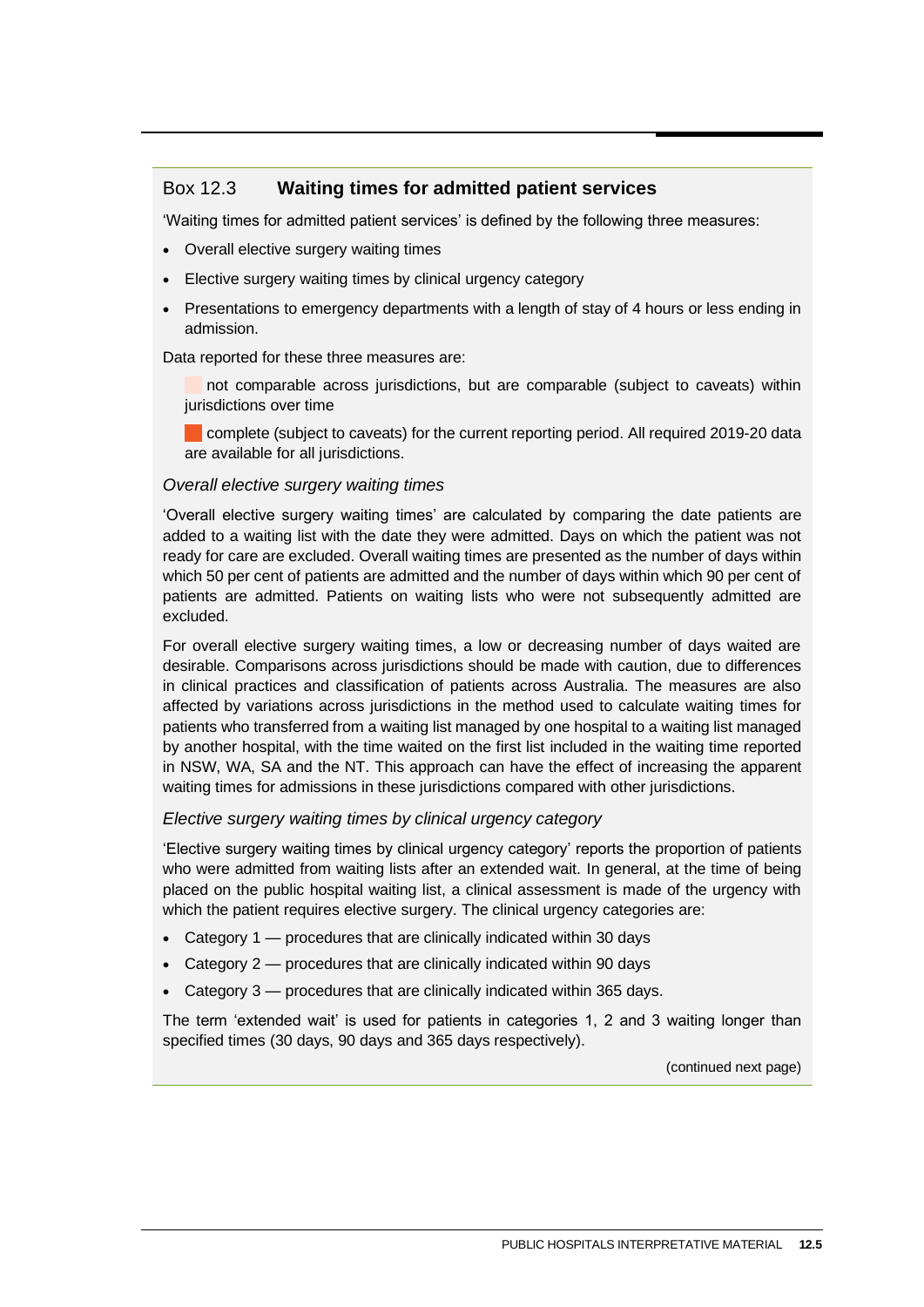#### <span id="page-5-0"></span>Box 12.3 (continued)

For elective surgery waiting times by clinical urgency category, a low or decreasing proportion of patients who have experienced extended waits at admission is desirable. However, variation in the way patients are classified to urgency categories should be considered. Rather than comparing jurisdictions, the results for individual jurisdictions should be viewed in the context of the proportions of patients assigned to each of the three urgency categories.

*Presentations to emergency departments with a length of stay of 4 hours or less ending in admission*

'Presentations to emergency departments with a length of stay of 4 hours or less ending in admission' is defined as the proportion of presentations to public hospital emergency departments where the time from presentation to admission to hospital is less than or equal to 4 hours.

A high or increasing proportion of presentations to emergency departments with a length of stay of 4 hours or less ending in admission is desirable.

#### Access — Elective surgery waiting list turn over

'Elective surgery waiting list turn over' is an indicator of government's objective to provide timely and accessible services to all (box 12.4).

#### Box 12.4 **Elective surgery waiting list turn over**

'Elective surgery waiting list turn over' is defined as the number of additions to, and removals from, public hospital elective surgery waiting lists. It is measured as the number of people removed from public hospital elective surgery waiting lists following admission for surgery during the reference year, divided by the number of people added to public hospital elective surgery waiting lists during the same year, multiplied by 100.

The number of people removed from public hospital elective surgery waiting lists following admission for surgery includes elective and emergency admissions. For context, the total number of removals from elective surgery waiting lists are also reported. Other reasons for removal include; patient not contactable or died, patient treated elsewhere, surgery not required or declined, transferred to another hospital's waiting list, and not reported.

When interpreting these data, 100 per cent indicates that an equal number of patients were added to public hospital elective surgery waiting lists as were removed following admission for surgery during the reporting period (therefore the number of patients on the waiting list will be largely unchanged). A figure less than 100 per cent indicates that more patients were added to public hospital elective surgery waiting lists than were removed following admission for surgery during the reporting period (therefore the number of patients on the waiting list will have increased).

(continued next page)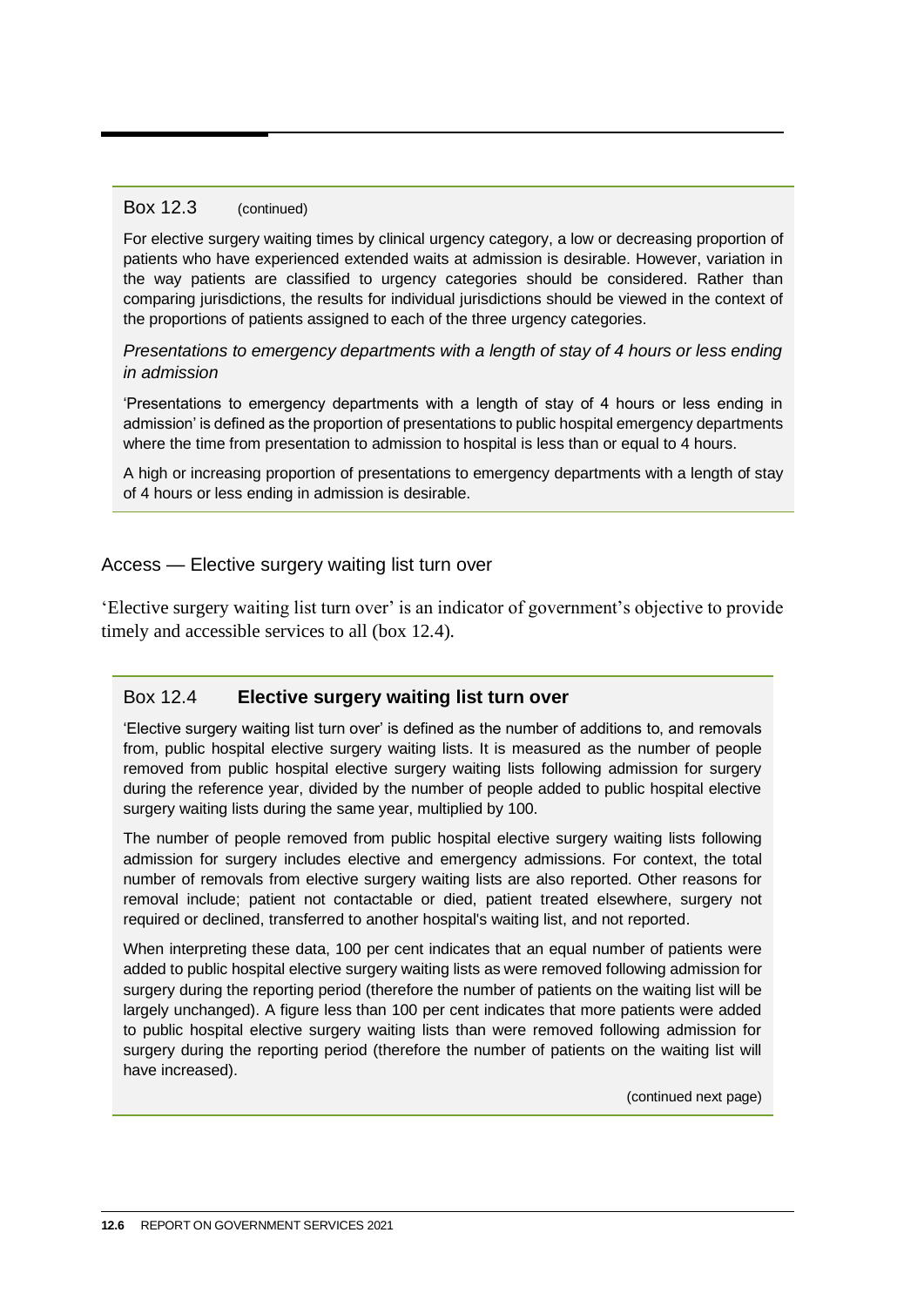#### <span id="page-6-0"></span>Box 12.4 (continued)

A higher and increasing per cent of patient turn over is desirable as it indicates the public hospital system is keeping pace with demand for elective surgery.

Data for this indicator are:

not comparable across jurisdictions, but are comparable (subject to caveats) within jurisdictions over time

complete (subject to caveats) for the current reporting period. All required 2019-20 data are available for all jurisdictions.

#### Appropriateness — Appropriateness of hospital services

'Appropriateness of hospital services' is an indicator of government's objective to provide care that is appropriate and responsive to the needs of individuals throughout their lifespan and communities (box 12.5).

#### Box 12.5 **Appropriateness of hospital services**

'Appropriateness of hospital services' is yet to be defined.

This indicator has been identified for development and future reporting.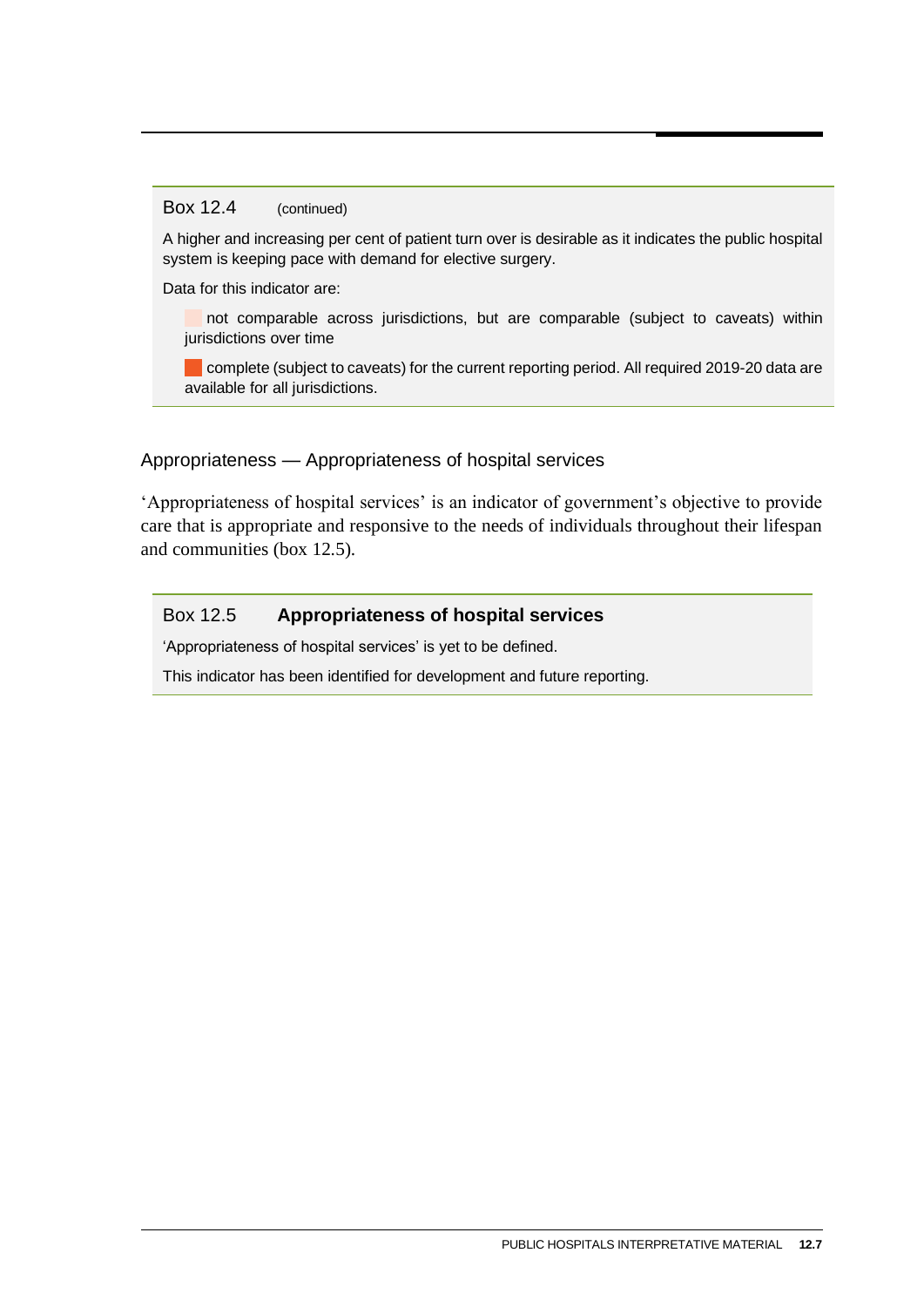#### <span id="page-7-0"></span>Quality — Safety — Accreditation

'Accreditation' is an indicator of governments' objective to provide public hospital services that are high quality and safe (box 12.6).

#### Box 12.6 **Accreditation**

'Accreditation' is defined by the proportion of hospitals accredited to the National Safety and Quality Health Service standards.

It is mandatory for all hospitals and day procedure services to be accredited to the Standards. Health service organisations must demonstrate that they meet all of the requirements in the Standards to achieve accreditation. Reaccreditation against the Standards is required every three years. The standards are:

- Clinical governance
- Partnering with consumers
- Preventing and controlling healthcare-associated infection
- Medication safety
- Comprehensive care
- Communicating for safety
- Blood management
- Recognising and responding to acute deterioration.

A high or increasing rate of accreditation is desirable. Accreditation against the Standards is evidence that a hospital has been able to demonstrate compliance with the Standards. It does not mean that an accredited hospital will always provide high quality and safe care. This indicator should be interpreted in conjunction with other indicators of public hospital quality and safety.

Data are not available for reporting against this indicator.

#### Quality — Safety — Adverse events in public hospitals

'Adverse events in public hospitals' is an indicator of governments' objective to provide public hospital services that are high quality and safe (box 12.7). Sentinel events, which are a subset of adverse events that result in death or very serious harm to the patient, are reported as a separate output indicator.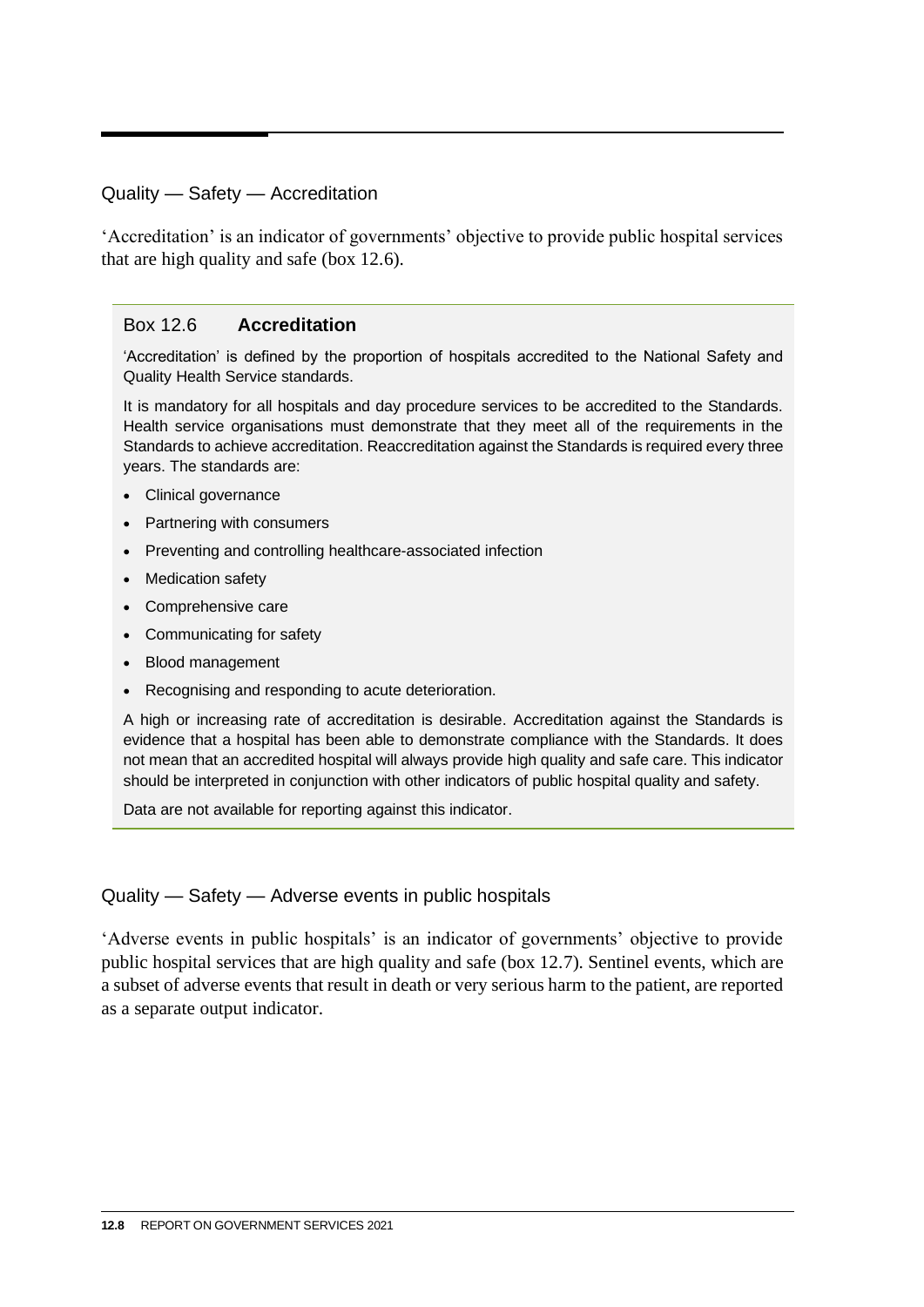#### Box 12.7 **Adverse events in public hospitals**

'Adverse events in public hospitals' is defined by the following three measures:

- Selected healthcare-associated infections
- Adverse events treated in hospitals
- Falls resulting in patient harm in hospitals.

#### *Selected healthcare-associated infections*

'Selected healthcare-associated infections' is the number of *Staphylococcus aureus* (including Methicillin-resistant *Staphylococcus aureus* [MRSA]) bacteraemia (SAB) patient episodes associated with public hospitals (admitted and non-admitted patients), expressed as a rate per 10 000 patient days for public hospitals.

A patient episode of SAB is defined as a positive blood culture for SAB. Only the first isolate per patient is counted, unless at least 14 days has passed without a positive blood culture, after which an additional episode is recorded.

SAB is considered to be healthcare-associated if the first positive blood culture is collected more than 48 hours after hospital admission or less than 48 hours after discharge, or if the first positive blood culture is collected less than or equal to 48 hours after admission to hospital and the patient episode of SAB meets at least one of the following criteria:

- SAB is a complication of the presence of an indwelling medical device
- SAB occurs within 30 days of a surgical procedure where the SAB is related to the surgical site
- SAB was diagnosed within 48 hours of a related invasive instrumentation or incision
- SAB is associated with neutropenia contributed to by cytotoxic therapy. Neutropenia is defined as at least two separate calendar days with values of absolute neutrophil count (ANC) or total white blood cell count <500 cell/mm<sup>3</sup> (0.5  $\times$  10<sup>9</sup>/L) on or within a seven-day time period which includes the date the positive blood specimen was collected (Day 1), the three calendar days before and the three calendar days after.

Cases where a known previous positive test has been obtained within the last 14 days are excluded. Patient days for unqualified newborns, hospital boarders and posthumous organ procurement are excluded.

A low or decreasing rate of selected healthcare-associated infections is desirable.

Data reported for this measure are:

 not comparable across jurisdictions, but are comparable (subject to caveats) within jurisdictions over time

complete (subject to caveats) for the current reporting period. All required 2019-20 data are available for all jurisdictions.

(continued next page)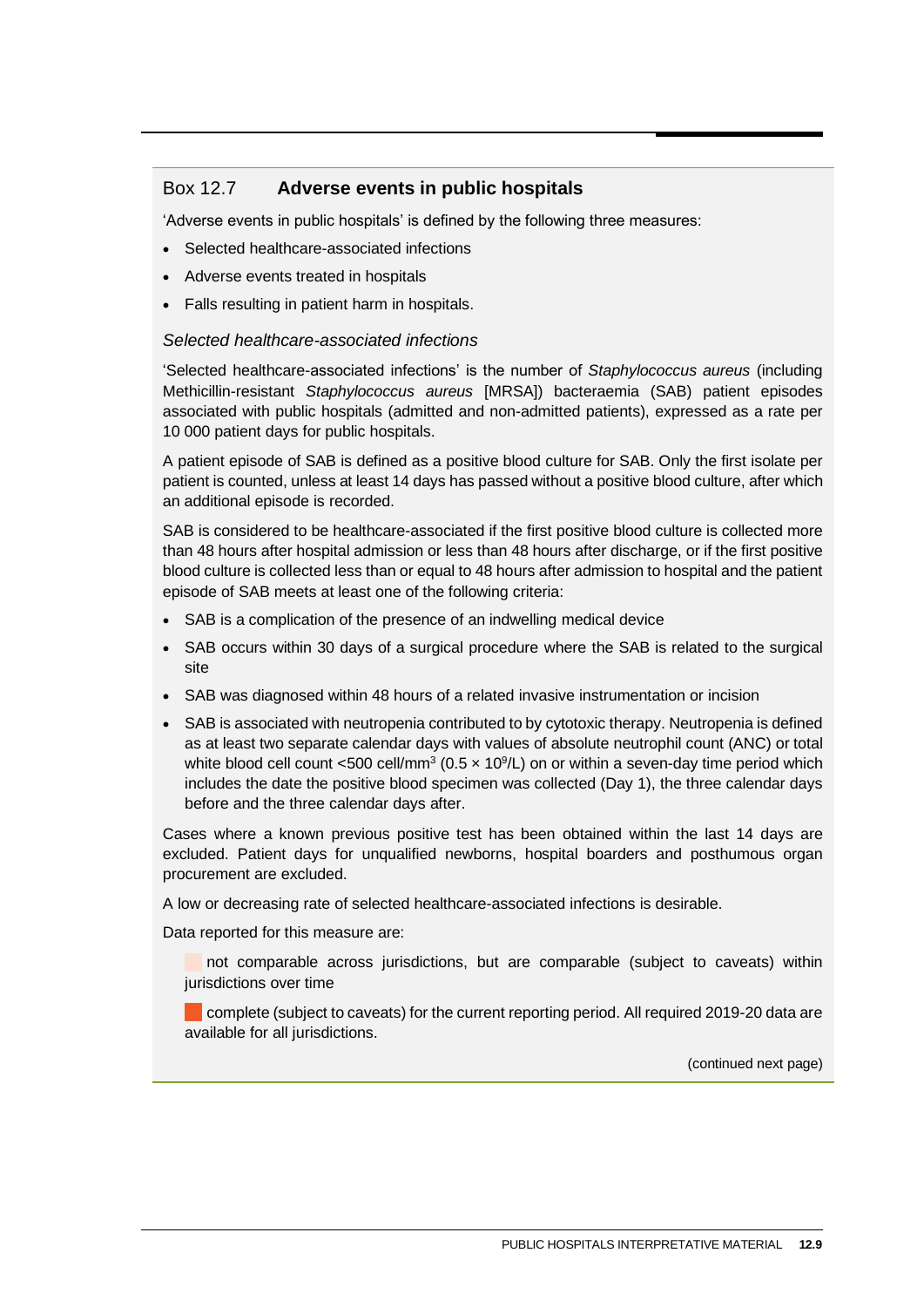#### Box 12.7 (continued)

#### *Adverse events treated in hospitals*

'Adverse events treated in hospitals' are incidents in which harm resulted to a person during hospitalisation and are measured by separations that had an adverse event (including infections, falls resulting in injuries and problems with medication and medical devices) that occurred during hospitalisation. Hospital separations data include information on diagnoses and place of occurrence that can indicate that an adverse event was treated and/or occurred during the hospitalisation, but some adverse events are not identifiable using these codes.

Low or decreasing adverse events treated in hospitals are desirable.

Data reported for this measure are:

comparable (subject to caveats) across jurisdictions and over time

complete (subject to caveats) for the current reporting period. All required 2018-19 data are available for all jurisdictions.

#### *Falls resulting in patient harm in hospitals*

'Falls resulting in patient harm in hospitals' is defined as the number of separations with an external cause code for fall and a place of occurrence of health service area, expressed as a rate per 1000 hospital separations. It is not possible to determine if the place of occurrence was a public hospital, only that it was a health service area.

A low or decreasing rate of falls resulting in patient harm in hospitals is desirable.

Data reported for this measure are:

**Comparable (subject to caveats) across jurisdictions and over time** 

complete (subject to caveats) for the current reporting period. All required 2018-19 data are available for all jurisdictions.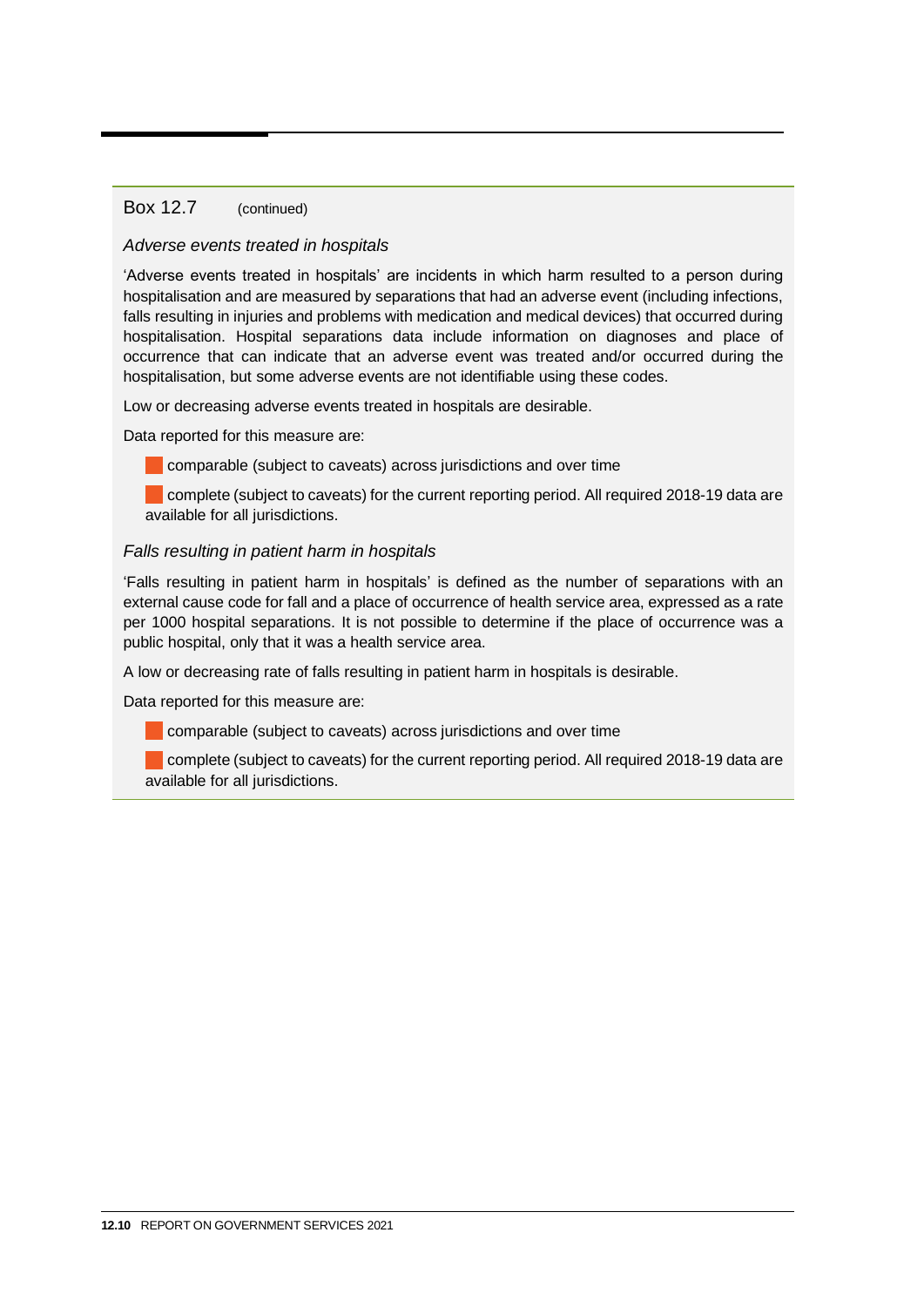#### <span id="page-10-0"></span>Quality — Safety — Sentinel events

'Sentinel events' is an indicator of governments' objective to deliver public hospital services that are high quality and safe (box 12.8). Sentinel events are a subset of adverse events that result in death or very serious harm to the patient. Adverse events are reported as a separate output indicator.

#### Box 12.8 **Sentinel events**

'Sentinel events' is defined as the number of reported adverse events that occur because of hospital system and process deficiencies, and which result in the death of, or serious harm to, a patient. Sentinel events occur relatively infrequently and are independent of a patient's condition.

Australian health ministers have agreed on a national core set of sentinel events for which all public hospitals are required to provide data. The eight agreed core sentinel events are:

- 1. Procedures involving the wrong patient or body part resulting in death or major permanent loss of function.
- 2. Suicide of a patient in an inpatient unit.
- 3. Retained instruments or other material after surgery requiring re-operation or further surgical procedure.
- 4. Intravascular gas embolism resulting in death or neurological damage.
- 5. Haemolytic blood transfusion reaction resulting from ABO (blood group) incompatibility.
- 6. Medication error leading to the death of a patient reasonably believed to be due to incorrect administration of drugs.
- 7. Maternal death associated with pregnancy, birth or the puerperium.
- 8. Infant discharged to the wrong family.

A low or decreasing number of sentinel events is desirable.

Sentinel event programs have been implemented by all State and Territory governments. The purpose of these programs is to facilitate a safe environment for patients by reducing the frequency of these events. The programs are not punitive, and are designed to facilitate self-reporting of errors so that the underlying causes of the events can be examined, and action taken to reduce the risk of these events re-occurring.

Changes in the number of sentinel events reported over time do not necessarily mean that Australian public hospitals have become more or less safe, but might reflect improvements in incident reporting mechanisms, organisational cultural change, and/or an increasing number of hospital admissions (these data are reported as numbers rather than rates). Trends need to be monitored to establish the underlying reasons.

Data reported for this measure are:

not comparable across jurisdictions, but are comparable (subject to caveats) within jurisdictions over time

complete (subject to caveats) for the current reporting period. All required 2018-19 data are available for all jurisdictions.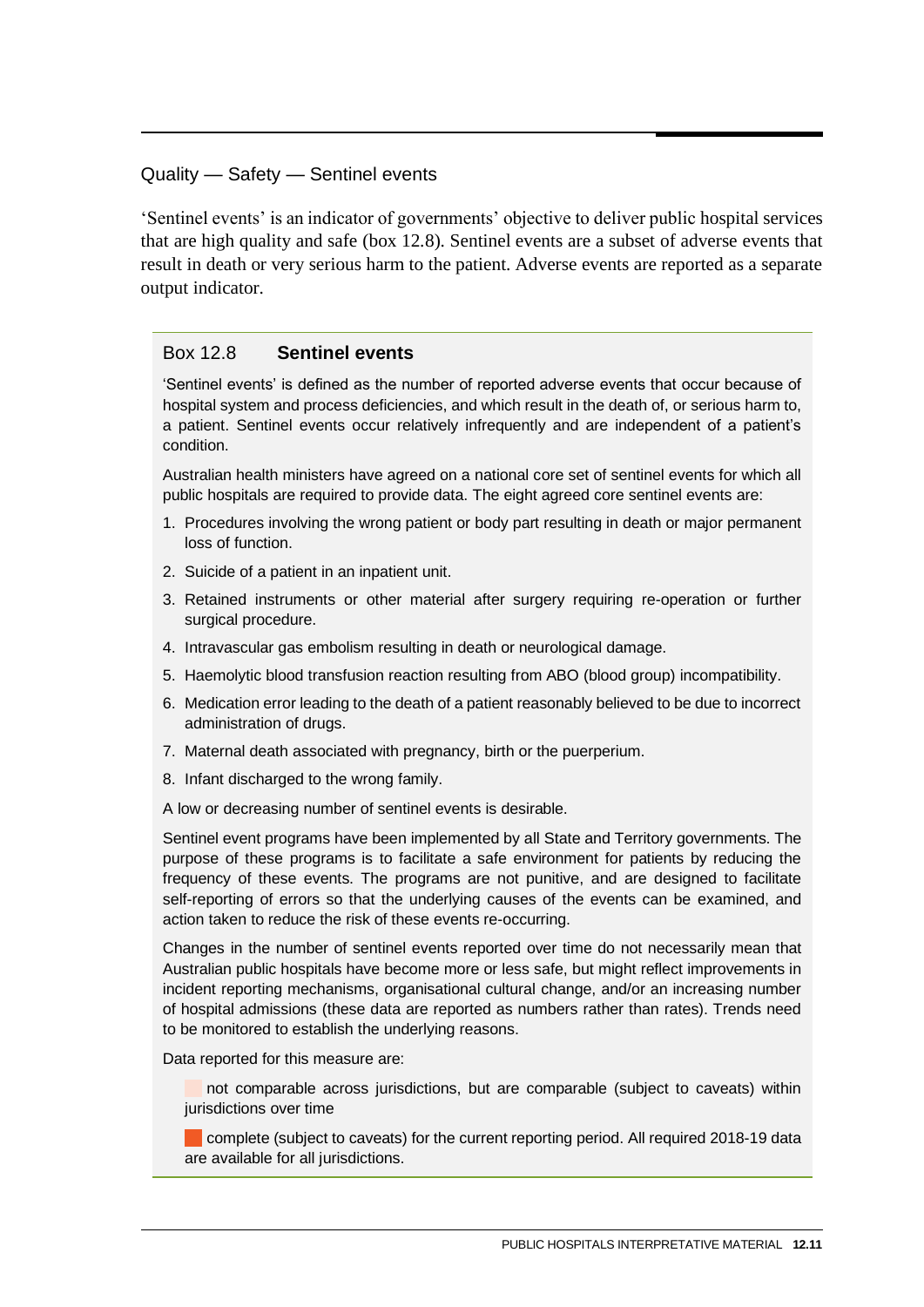#### <span id="page-11-0"></span>Quality — Responsiveness — Patient satisfaction

'Patient satisfaction' provides a proxy measure of governments' objective to deliver services that are responsive to individuals throughout their lifespan and communities (box 12.9).

#### Box 12.9 **Patient satisfaction**

'Patient satisfaction' is defined by the following six measures for the purposes of this report:

- Proportion of people who went to an emergency department in the last 12 months for their own health reporting that the emergency department doctors, specialists or nurses 'always' or 'often':
	- listened carefully to them
	- showed respect to them
	- spent enough time with them
- Proportion of people who were admitted to hospital in the last 12 months reporting that the hospital doctors, specialists or nurses 'always' or 'often':
	- listened carefully to them
	- showed respect to them
	- spent enough time with them.

A high or increasing proportion of patients who were satisfied is desirable, as it suggests the hospital care was of high quality and better met the expectations and needs of patients.

Data reported for these measures are:

comparable (subject to caveats) across jurisdictions and over time.

complete (subject to caveats) for the current reporting period. All required 2019-20 data are available for all jurisdictions.

The ABS Patient Experience Survey of people aged 15 years and over does not include people living in discrete Indigenous communities, which affects the representativeness of the NT results. Approximately 20 per cent of the resident population of the NT live in discrete Indigenous communities.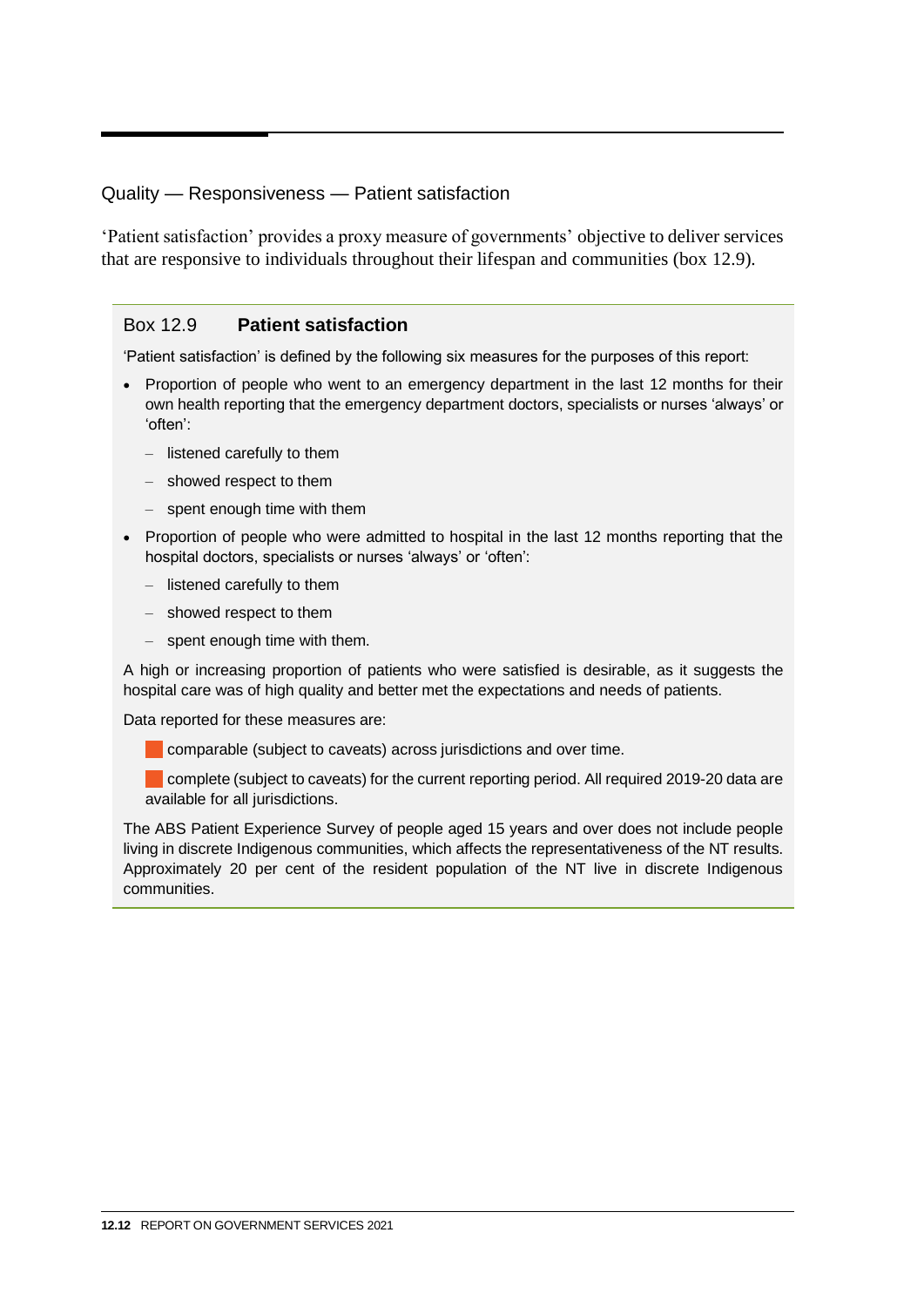#### <span id="page-12-0"></span>Quality — Continuity — Continuity of care

'Continuity of care' is an indicator of government's objective to provide care that is well co-ordinated to ensure continuity of care where more than one service type, and/or ongoing service provision is required (box 12.10).

#### Box 12.10 **Continuity of care**

'Continuity of care' is defined by four measures:

- the number of hospital patients with complex needs for which a discharge plan is provided within 5 days of discharge divided by all hospital patients with complex care needs expressed as a rate per 1000 separations
- the proportion of patients reporting that their usual GP, or others in their usual place of care, did not seem informed of their follow up needs or medication changes after the last time they went to a hospital emergency department
- the proportion of patients reporting that their usual GP, or others in their usual place of care, did not seem informed of their follow up needs or medication changes after the last time they were admitted to hospital
- the proportion of patients who reported that arrangements were not made by their hospital for any services needed after leaving hospital when last admitted.

High or increasing rates of discharge plans provided to patients with complex care needs within 5 days is desirable. While it is desirable for discharge plans to be provided to patients, the indicator does not provide any information on whether the discharge plan was carried out or whether it was effective in improving patient outcomes.

Low or decreasing proportions of patients reporting that their GP, or others in their usual place of care, did not seem informed of their follow up needs or medication changes after the last time they went to a hospital emergency department or were admitted to hospital are desirable. A low or decreasing proportion of patients reporting that arrangements were not made by their hospital for any services needed after leaving hospital when last admitted is desirable.

Data are not yet available for reporting against these measures. However, summary data from the 2016 ABS survey of health care are available to report as contextual information for measures 2–4 for people aged 45 years and over in table 12A.51.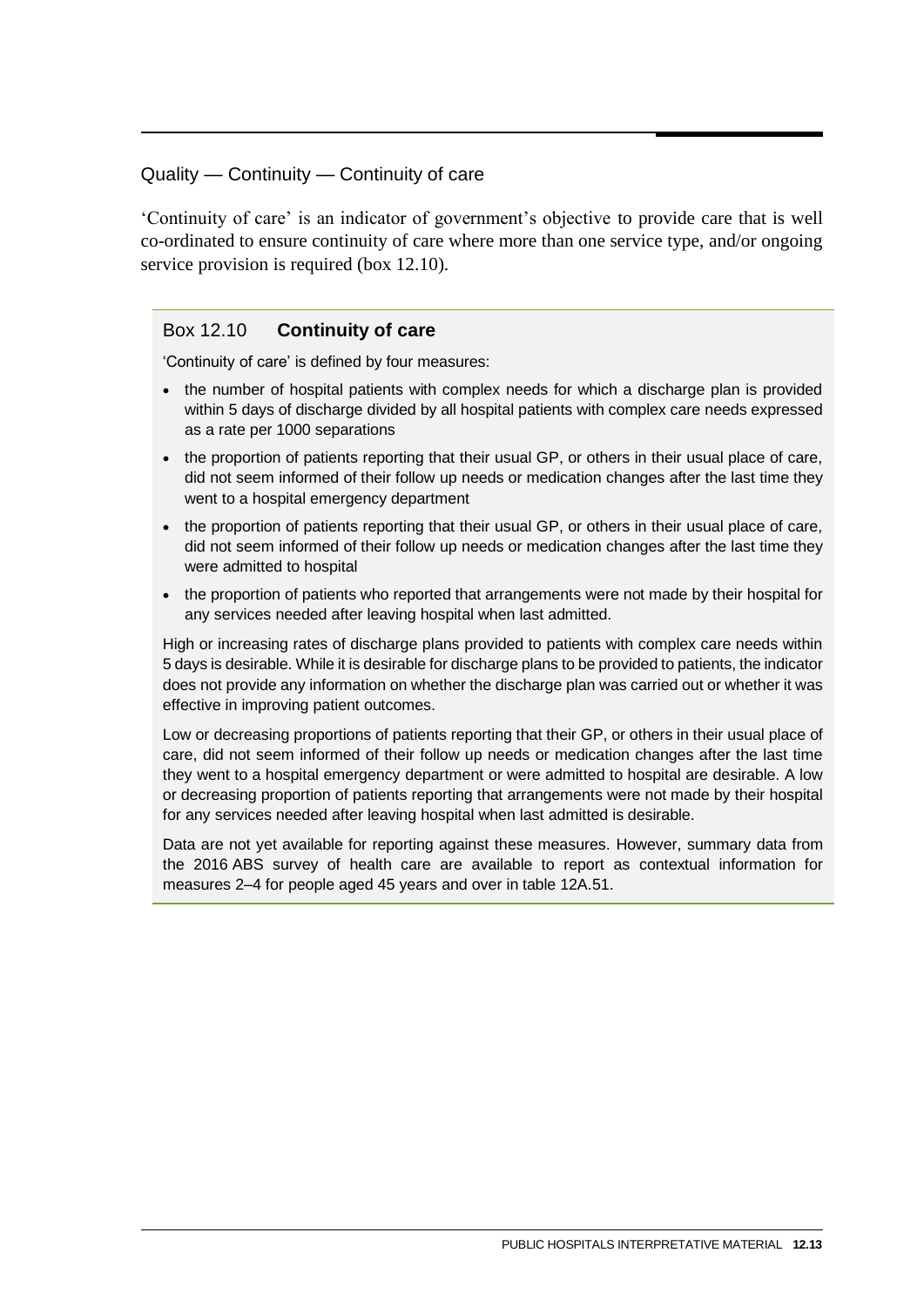<span id="page-13-0"></span>Quality — Continuity — Selected unplanned hospital readmission rates

'Selected unplanned hospital readmission rates' is an indicator of governments' objective to provide public hospital services that are of high quality and well-coordinated to ensure continuity of care (box 12.11).

#### Box 12.11 **Selected unplanned hospital readmission rates**

'Selected unplanned hospital readmission rates' is defined as the rate at which patients unexpectedly return to the same hospital within 28 days for further treatment where the original admission involved one of a selected set of procedures, and the readmission is identified as a post-operative complication. It is expressed as a rate per 1000 separations in which one of the selected surgical procedures was performed. The indicator is an underestimate of all possible unplanned/unexpected readmissions.

The selected surgical procedures are knee replacement, hip replacement, tonsillectomy and adenoidectomy, hysterectomy, prostatectomy, cataract surgery and appendectomy. Unplanned readmissions are those having a principal diagnosis of a post-operative adverse event for which a specified ICD-10-AM diagnosis code has been assigned.

Low or decreasing rates of unplanned readmissions are desirable. Conversely, high or increasing rates suggest the quality of care provided by hospitals, or post-discharge care or planning, should be examined, because there may be scope for improvement.

Data reported for this measure are:

not comparable across jurisdictions, but are comparable (subject to caveats) within jurisdictions over time

complete (subject to caveats) for the current reporting period. All required 2018-19 data are available for all jurisdictions.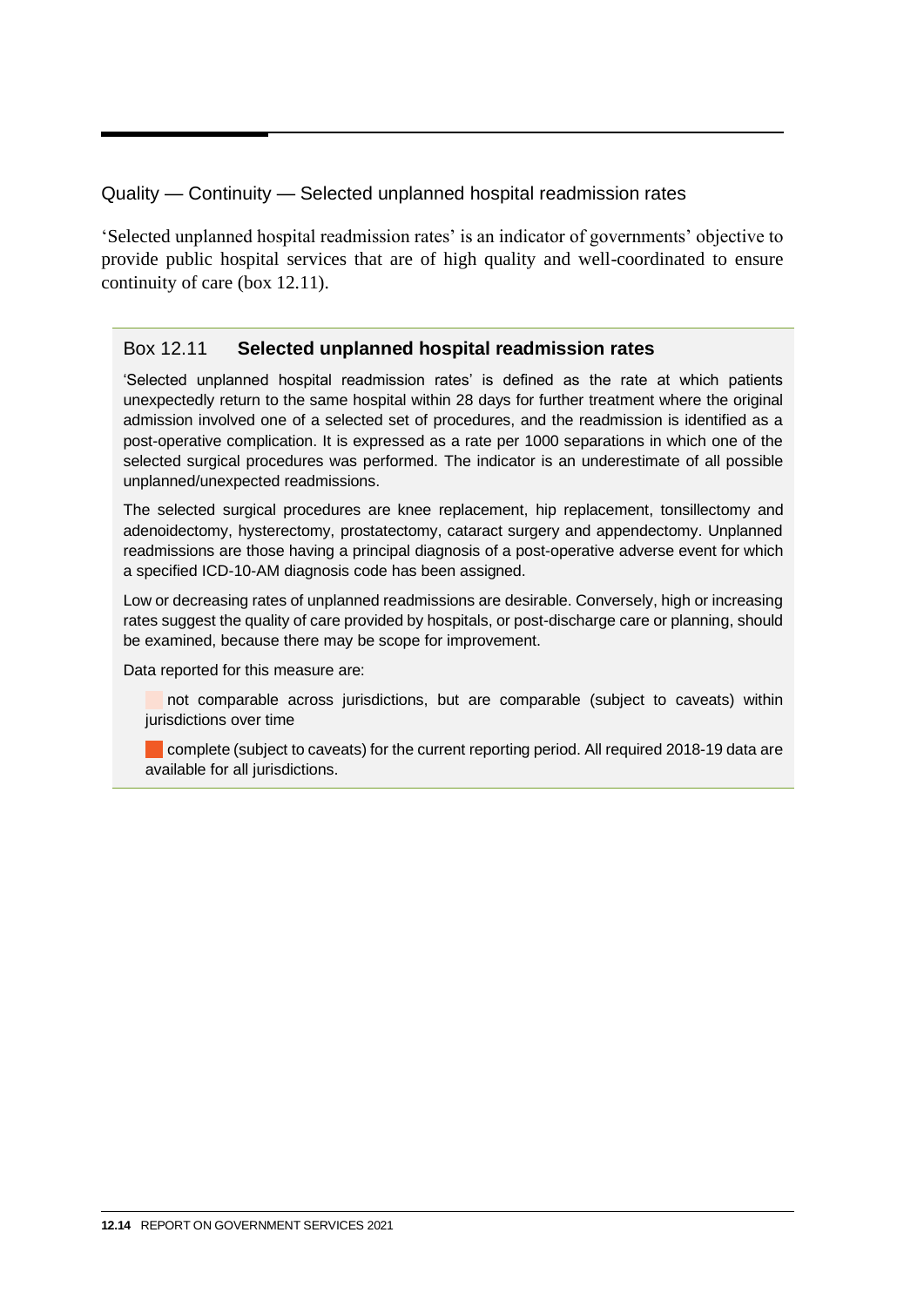#### <span id="page-14-0"></span>Sustainability — Workforce sustainability

'Workforce sustainability' is an indicator of governments' objective to provide sustainable public hospital services (box 12.12).

#### Box 12.12 **Workforce sustainability**

'Workforce sustainability' reports age profiles for the nursing and midwifery workforce and the medical practitioner workforce. It shows the proportions of registered nurses and midwives, and medical practitioners in ten year age brackets, by jurisdiction and by region.

High or increasing proportions of the workforce that are new entrants and/or low or decreasing proportions of the workforce that are close to retirement is desirable.

All nurses, midwives and medical practitioners in the workforce are included in these measures, as crude indicators of the potential respective workforces for public hospitals.

These measures are not a substitute for a full workforce analysis that allows for migration, trends in full-time work and expected demand increases. They can, however, indicate that further attention should be given to workforce sustainability for public hospitals.

Data reported for this measure are:

**Comparable (subject to caveats) across jurisdictions and over time.** 

complete (subject to caveats) for the current reporting period. All required 2019 data are available for all jurisdictions.

### **Efficiency**

#### Cost per admitted patient separation

'Cost per admitted patient separation' is an indicator of governments' objective to deliver services in an efficient manner (box 12.13).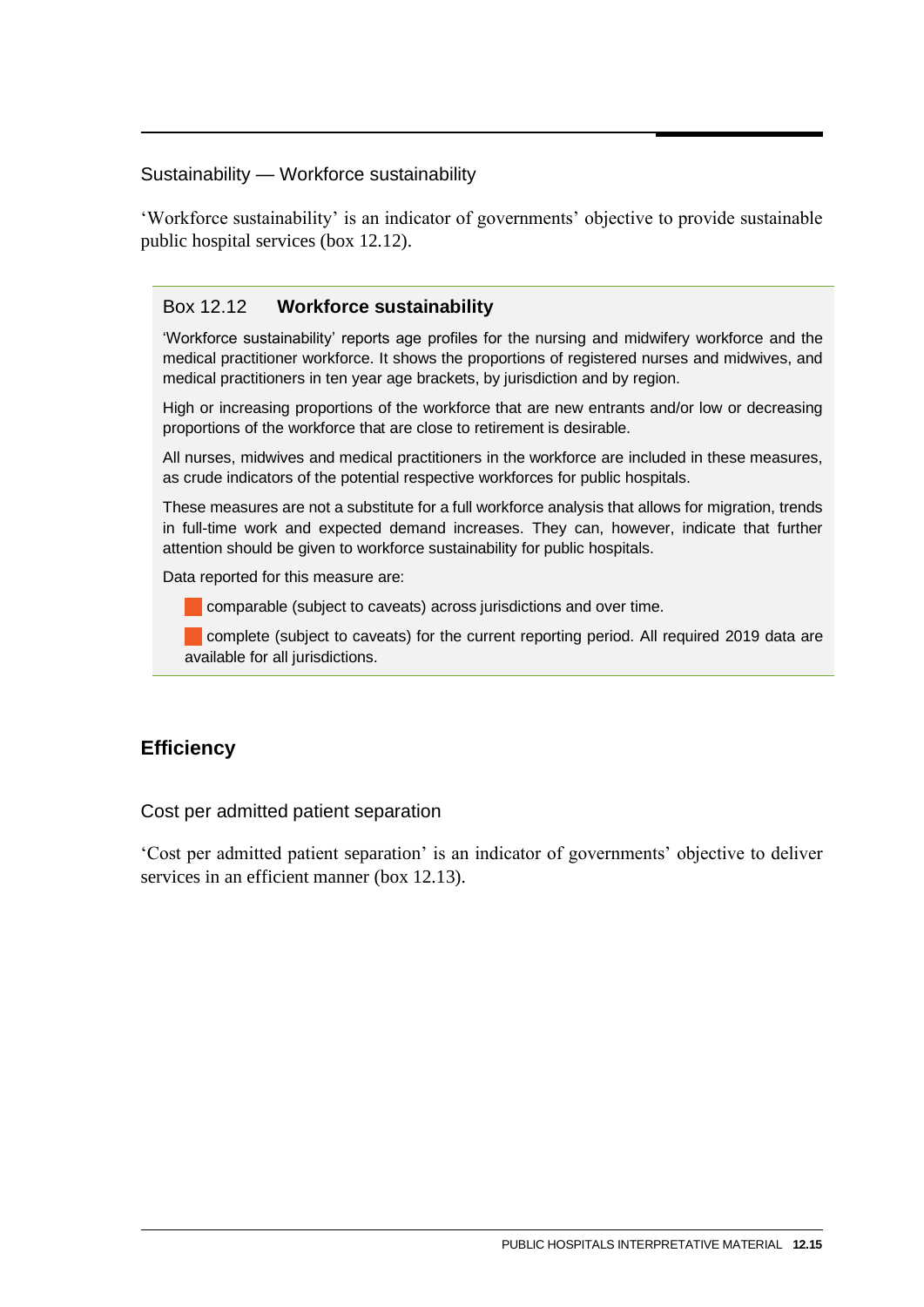#### Box 12.13 **Cost per admitted patient separation**

'Cost per admitted patient separation' is defined by the following two measures:

- Recurrent cost per weighted separation
- Capital cost per weighted separation.

A low or decreasing recurrent cost per weighted separation or capital cost per weighted separation can reflect more efficient service delivery in public hospitals. However, this indicator needs to be viewed in the context of the set of performance indicators as a whole, as decreasing cost could also be associated with decreasing quality and effectiveness.

#### *Recurrent cost per weighted separation*

'Recurrent cost per weighted separation' is the average cost of providing care for an admitted patient (overnight stay or same day) adjusted for casemix. Casemix adjustment takes account of variation in the relative complexity of the patient's clinical condition and of the hospital services provided, but not other influences on length of stay.

Data reported for this measure are:

comparable (subject to caveats) across jurisdictions and over time

complete (subject to caveats) for the current reporting period. All required 2018-19 data are available for all jurisdictions.

#### *Capital cost per weighted separation*

'Capital cost per weighted separation' is calculated as the user cost of capital (calculated as 8 per cent of the value of non-current physical assets including buildings and equipment but excluding land) plus depreciation, divided by the number of weighted separations.

This measure allows the full cost of hospital services to be considered. Depreciation is defined as the cost of consuming an asset's services. It is measured by the reduction in value of an asset over the financial year. The user cost of capital is the opportunity cost of the capital invested in an asset, and is equivalent to the return foregone from not using the funds to deliver other services or to retire debt. Interest payments represent a user cost of capital, so are deducted from capital costs to avoid double counting.

Data reported for this measure are:

 not comparable across jurisdictions, but are comparable (subject to caveats) within jurisdictions over time

 complete (subject to caveats) for the current reporting period. All required 2018-19 data are available for all jurisdictions.

The 'Relative stay index' can provide useful context for interpreting the cost per separation indicator as the length of stay per separation can influence cost. The relative stay index is defined as the actual number of acute care patient days divided by the expected number of acute care patient days, adjusted for casemix. The relative stay index for Australia for all hospitals (public and private) is one. A relative stay index greater than one indicates that average length of patient stay is higher than expected given the jurisdiction's casemix distribution. A relative stay index of less than one indicates that the number of bed days used was less than expected. The relative stay index for public hospitals is reported in table 12A.61.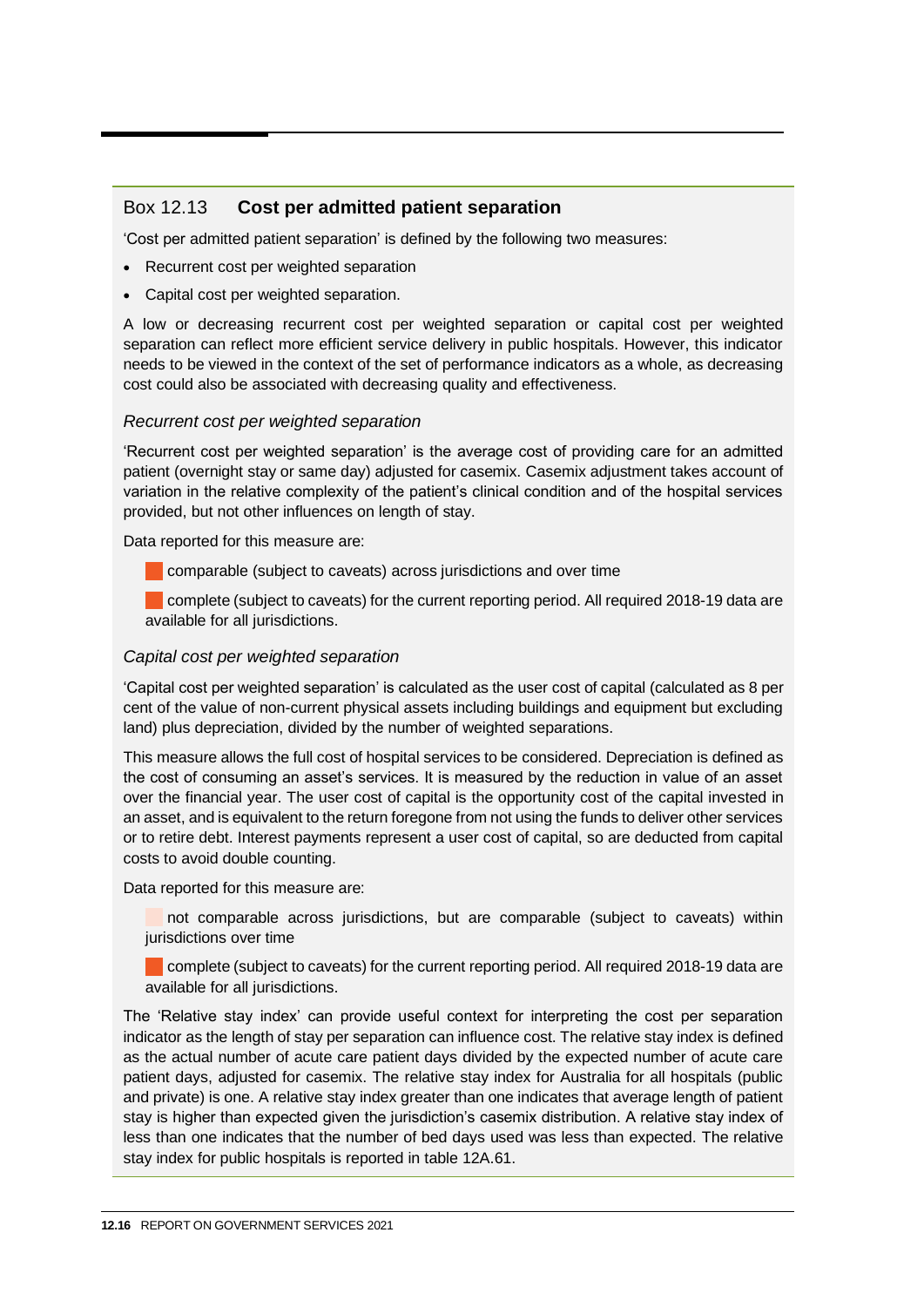#### <span id="page-16-0"></span>Recurrent cost per non-admitted patient

'Recurrent cost per non-admitted patient' is an indicator of governments' objective to deliver services in an efficient manner (box 12.14).

#### Box 12.14 **Recurrent cost per non-admitted patient**

'Recurrent cost per non-admitted patient' is defined by the following two measures:

- Average cost per non-admitted acute emergency department presentation
- Average cost per non-admitted service event.

A low or decreasing recurrent cost per non-admitted patient can reflect more efficient service delivery in public hospitals. However, this indicator should be viewed in the context of the set of performance indicators as a whole, as decreasing cost could also be associated with decreasing quality and effectiveness. This indicator does not adjust for the complexity of service.

Data reported for both measures are:

comparable (subject to caveats) across jurisdictions and over time.

complete (subject to caveats) for the current reporting period. All required 2018-19 data are available for all jurisdictions.

#### **Outcomes**

Outcomes are the impact of services on the status of an individual or group (see section 1).

Avoidable mortality in hospitals

'Avoidable mortality in hospitals' is an indicator of governments' objective to alleviate or manage illness and the effects of injury (box 12.15).

#### Box 12.15 **Avoidable mortality in hospitals**

'Avoidable mortality in hospitals' is defined as death in low-mortality diagnostic related groups (DRGs) expressed as a rate.

Low or decreasing rates of avoidable mortality in hospitals indicate more successful management of illness and the effects of injury.

Data are not yet available for reporting against this measure. Table 12.1 provides an overview of the review mechanisms in place across states and territories for examining in-hospital deaths in low-mortality DRGs.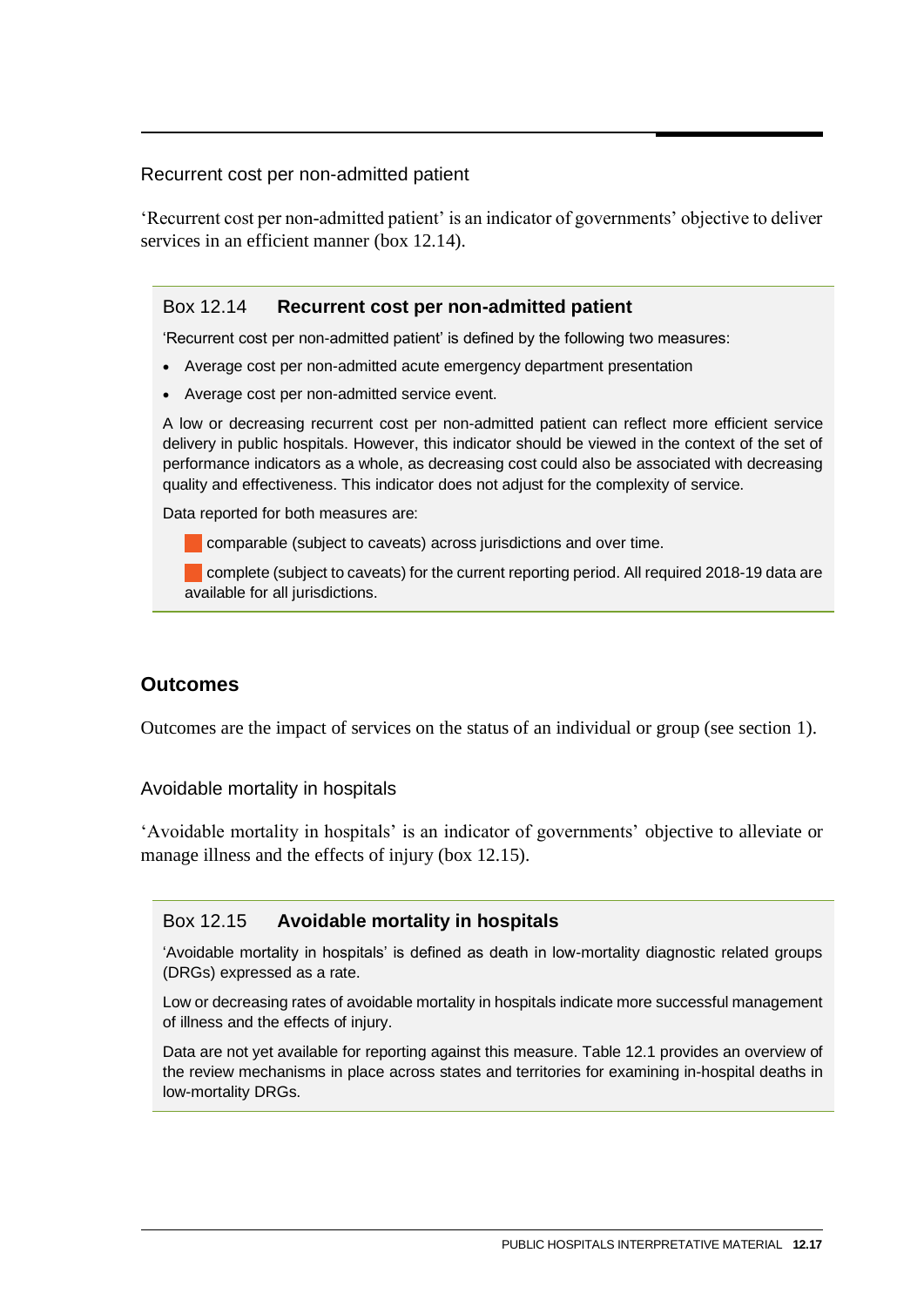#### Table 12.1 **Overview of review mechanisms across states and territories for in-hospital deaths in low-mortality DRGs**

NSW NSW reports publicly on selected mortality in hospitals data. The report 'Mortality following hospitalisation for seven clinical conditions' provides information on patient deaths within 30 days of admission across 73 public hospitals for seven clinical conditions during the period July 2015 to June 2018 http://www.bhi.nsw.gov.au/\_\_data/assets/pdf\_file/0007/557827/BHI\_Mortality\_2015- 2018\_REPORT.pdf). The seven clinical conditions are: acute myocardial infarction, ischaemic stroke, haemorrhagic stroke, congestive heart failure, pneumonia, chronic obstructive pulmonary disease, and hip fracture surgery. Together these conditions account for approximately 11 per cent of acute emergency hospitalisations for people aged 15 years and over in NSW, and approximately 28 per cent of in-hospital deaths following acute emergency hospitalisation. The NSW Bureau of Health Information uses 30-day risk-standardised mortality ratios (RSMRs) to assess mortality in hospital. The RSMRs take into account the volume of patients treated and key patient risk factors beyond the control of a hospital. However, not all relevant risk factors are recorded, such as sociological and environmental factors, so while results are useful for trend analysis and a guide for further investigation, they are not suitable for direct performance comparisons. A ratio of less than 1.0 indicates that mortality is lower than expected in a given hospital, while a ratio of greater than 1.0 indicates that mortality is higher than expected in a given hospital. Three years of data are used to create stable, reliable estimates of performance. Rates are also reported per 100 hospitalisations for each of the seven clinical conditions. Victoria Victoria does not report publicly on these data. However, Victoria reports internally on five indicators based on the Core Hospital-Based Outcome Indicator (CHBOI) specifications published by the Australian Commission on Safety and Quality in Health Care (ACSQHC); Hospital Standardised Mortality Ratio and In-hospital Mortality (for Stroke, Fractured Neck-of-Femur, Acute Myocardial Infarction and Pneumonia). Outliers for these indicators are reviewed on a regular basis by Safer Care Victoria, the Department of Health and Human Services and respective health services as part of the performance monitoring process. In addition, the Victorian Perioperative Consultative Council oversees, reviews and analyses cases of perioperative mortality and morbidity in Victoria. Victoria also reports internally on four in-hospital mortality indicators (for Stroke, Fractured Neck of Femur, Acute Myocardial Infarction and Pneumonia) via the Victorian Agency for Health Information Private Hospitals Quality and Safety Report. The Victorian Agency for Health Information (VAHI) previously reported on deaths in low mortality DRGs based on the CHBOI specifications. Following further methodological review during 2018-19, an updated indicator has been defined and re-introduced for internal reporting as part of the Boards Quality and Safety Report. The calculation is restricted to acute-care separations where the DRG is classified as a low-mortality DRG, which is defined as a DRG with a national mortality rate of less than 0.5 per cent over the previous 3 years, as at the time of calculation. Queensland Queensland does not report publicly on these data. Queensland Hospital and Health Services undertake 'outlier' reviews of in-hospital deaths which are reviewed by a statewide committee to ensure the review is thorough and actions are identified for any issues found. The need for review is identified through monitoring condition or procedure specific indicators (AMI, Heart Failure, Stroke, Fractured Neck of Femur and Pneumonia) and system-wide mortality indicators i.e. lowmortality DRG and hospital standard mortality ratio (HSMR). In addition, morbidity and mortality meetings are held at a local level. Further, Quality Assurance Committees (QAC) identify common issues across the state to identify lessons learnt and/or recommendations for consideration statewide and locally. Other QACs e.g. Queensland Audit of Surgical Mortality provide individual feedback to practitioners to improve individual performance.

(continued over page)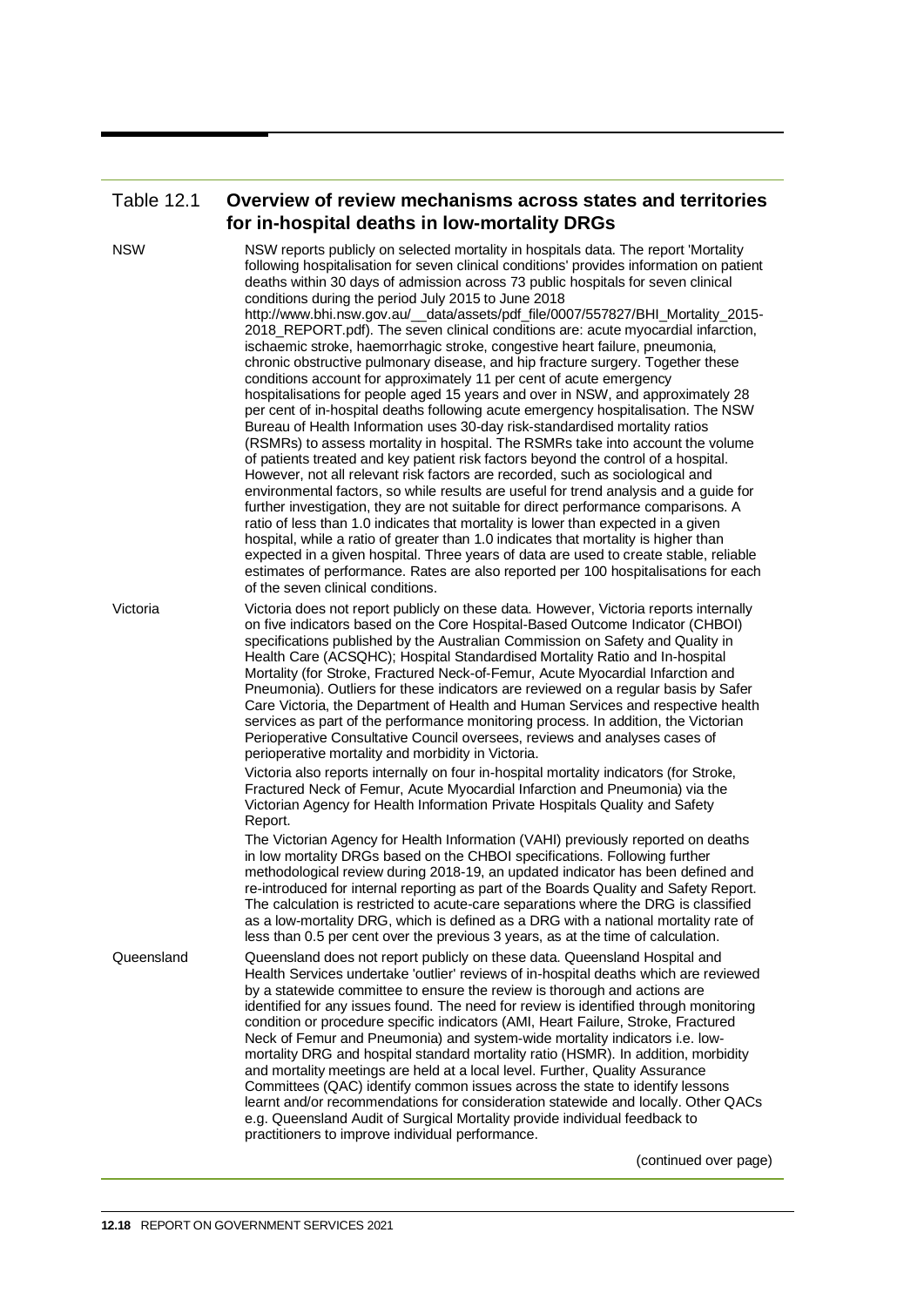#### <span id="page-18-0"></span>Table 12.1 (continued)

| South Australia                 | SA does not report publicly on these data. For internal mortality analysis, SA uses<br>national Core hospital based outcome indicators (CHBOI) developed by the<br>ACSQHC. Examples include: monitoring Hospital standardised mortality ratios<br>(HSMR) (included as a key performance indicator in service agreements) and<br>monitoring CHBOI condition-specific mortality measures (fractured neck of femur,<br>stroke, AMI and pneumonia).                                                                                                                                                                                                                                                                                                                                                                                                                                                                                                                                                                                                                                                                                                                                                                                                                                                                                                                                                                                                                                                                                                                                                                                                                                                                                                                                                                                                                                                                                                                                                               |
|---------------------------------|---------------------------------------------------------------------------------------------------------------------------------------------------------------------------------------------------------------------------------------------------------------------------------------------------------------------------------------------------------------------------------------------------------------------------------------------------------------------------------------------------------------------------------------------------------------------------------------------------------------------------------------------------------------------------------------------------------------------------------------------------------------------------------------------------------------------------------------------------------------------------------------------------------------------------------------------------------------------------------------------------------------------------------------------------------------------------------------------------------------------------------------------------------------------------------------------------------------------------------------------------------------------------------------------------------------------------------------------------------------------------------------------------------------------------------------------------------------------------------------------------------------------------------------------------------------------------------------------------------------------------------------------------------------------------------------------------------------------------------------------------------------------------------------------------------------------------------------------------------------------------------------------------------------------------------------------------------------------------------------------------------------|
| Tasmania                        | Tasmania does not report publicly on these data. Tasmania uses Diagnosis<br>Standardised Mortality Ratios as used by Health Round Table for reporting within<br>(https://www.healthroundtable.org/Join-Us/Core-Services/Mortality-<br>hospitals<br>Comparisons).                                                                                                                                                                                                                                                                                                                                                                                                                                                                                                                                                                                                                                                                                                                                                                                                                                                                                                                                                                                                                                                                                                                                                                                                                                                                                                                                                                                                                                                                                                                                                                                                                                                                                                                                              |
|                                 | Tasmania also uses Core hospital-based outcome indicators of safety and quality<br>(CHBOI). This reporting system has included in-hospital mortality and<br>unplanned/unexpected hospital re-admissions, as developed by the ACSQHC.<br>These indicators are designed as screening tools for internal safety and quality<br>improvement, and they are not intended to be used as performance measures.                                                                                                                                                                                                                                                                                                                                                                                                                                                                                                                                                                                                                                                                                                                                                                                                                                                                                                                                                                                                                                                                                                                                                                                                                                                                                                                                                                                                                                                                                                                                                                                                        |
| Australian Capital<br>Territory | The ACT does not report publicly on these data. Mortality information from<br>Canberra Health Services (CHS) is collated by the Health Round Table (HRT) and<br>includes deaths in low mortality DRGs and is defined by the ACSQHC and adopted<br>by IHPA. These may not necessarily be avoidable when investigated. Sentinel<br>events are reported to ACT Health Directorate for inclusion in IHPA reporting. There<br>is no specific policy on the review of deaths though the CHS has an Incident<br>Management Procedure. Mortality data published by HRT however is only available<br>to the hospital concerned, and although benchmarking can occur sites are not<br>identified. There is a formal death review committee that focuses on children and<br>young people and another that focuses on maternal and perinatal deaths. The ACT<br>Children and Young People Death Review Committee reviews all deaths of children<br>and young people aged from birth to 18 years. This committee reports annually to<br>the Minister for Children, Youth and Families and the statistics are published here:<br>https://www.childdeathcommittee.act.gov.au/publications. The ACT Maternal and<br>Perinatal Mortality Committee reviews all deaths of women who died while pregnant<br>or up to 42 days post-partum and all deaths of fetuses from 20 weeks gestation and<br>babies up to 28 days of life. Maternal death information is included in national<br>reports but is not published specifically for the ACT due to the very small number of<br>deaths in the ACT. The perinatal death rate is published annually here:<br>https://health.act.gov.au/about-our-health-system/data-and-<br>publications/healthstats/statistics-and-indicators/perinatal and a detailed report is<br>provided by the Committee to the ACT Chief Health Officer and published every five<br>years https://health.act.gov.au/about-our-health-system/data-and-<br>publications/healthstats/epidemiology-publications. |
| Norther Territory               | The NT does not report publicly on these data. The NT uses national Core hospital<br>based outcome indicators (CHBOIs) developed by the ACSQHC. CHBOI 1 -<br>Hospital Standardised Mortality Ratio (HSMR); CHBOI 2 - Death in low-mortality<br>Diagnosis Related Groups (DRGs); CHBOI 3: Condition Specific Mortality<br>Measures. These data are included in the internal NT Health Patient Quality and<br>Safety Surveillance Quarterly Report. The NT also provides data on coronial<br>recommendations, Incident Severity Rating 1 events (ISR1s), and national sentinel<br>events.                                                                                                                                                                                                                                                                                                                                                                                                                                                                                                                                                                                                                                                                                                                                                                                                                                                                                                                                                                                                                                                                                                                                                                                                                                                                                                                                                                                                                       |

*Sources*: State and Territory governments (unpublished).

# **12.2 Definitions of key terms**

Accreditation **Professional recognition awarded to hospitals and other healthcare facilities** that meet defined industry standards. Public hospitals can seek accreditation through the Australian Council on Healthcare Standards Evaluation and Quality Improvement Program, the Australian Quality Council (now known as Business Excellence Australia), the Quality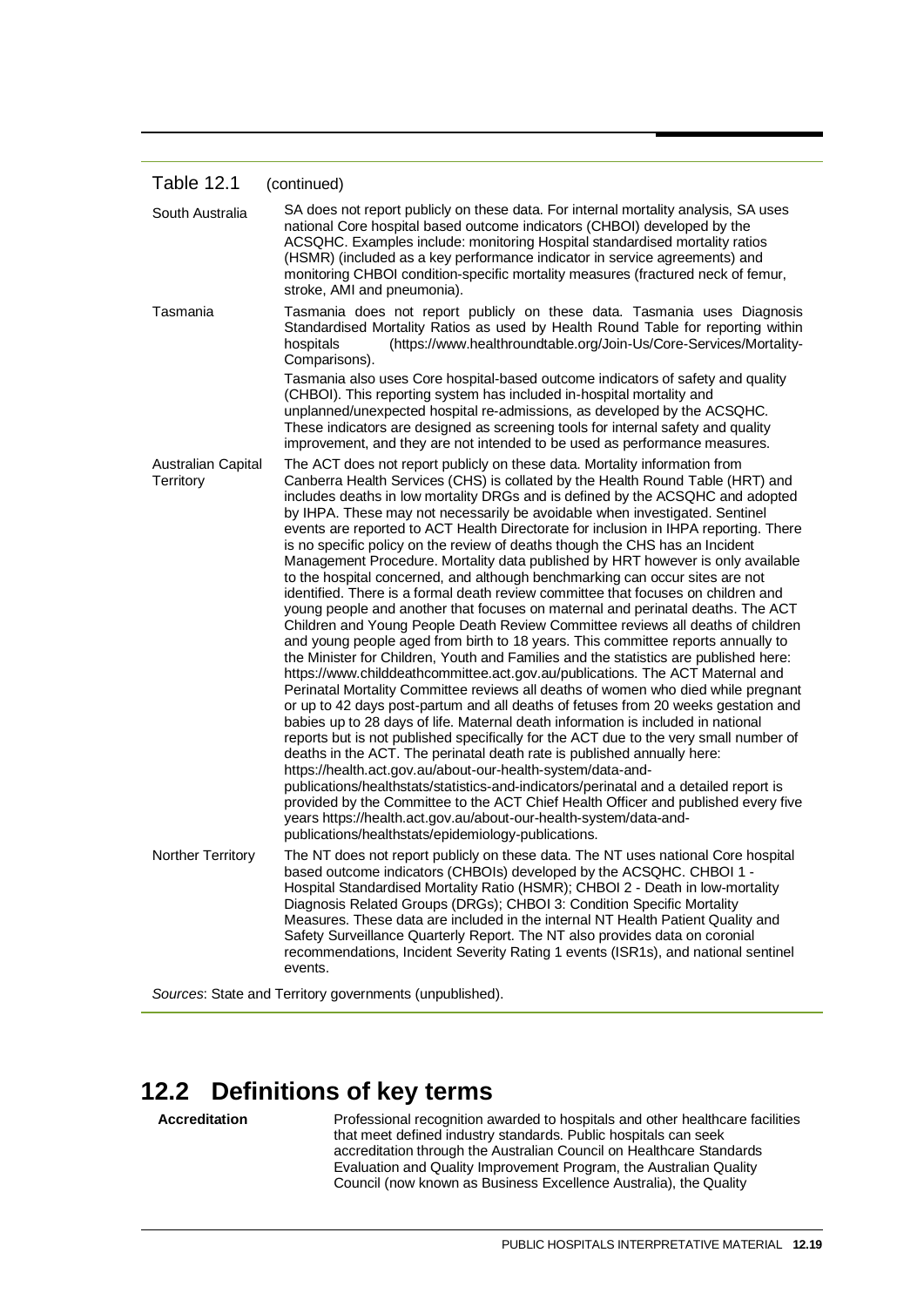|                                                                                       | Improvement Council, the International Organisation for Standardization<br>9000 Quality Management System or other equivalent programs.                                                                                                                                                                                                                                                                                                                                   |
|---------------------------------------------------------------------------------------|---------------------------------------------------------------------------------------------------------------------------------------------------------------------------------------------------------------------------------------------------------------------------------------------------------------------------------------------------------------------------------------------------------------------------------------------------------------------------|
| Acute care                                                                            | Clinical services provided to admitted patients, including managing labour,<br>curing illness or treating injury, performing surgery, relieving symptoms<br>and/or reducing the severity of illness or injury, and performing diagnostic<br>and therapeutic procedures.                                                                                                                                                                                                   |
| <b>Admitted patient</b>                                                               | A patient who undergoes a hospital's admission process to receive<br>treatment and/or care. This treatment and/or care is provided over a period<br>of time and can occur in hospital and/or in the person's home (for hospital-<br>in-the-home patients).                                                                                                                                                                                                                |
| <b>Allied health</b><br>(non-admitted)                                                | Occasions of service to non-admitted patients at units/clinics providing<br>treatment/counselling to patients. These include units providing<br>physiotherapy, speech therapy, family planning, dietary advice, optometry<br>and occupational therapy.                                                                                                                                                                                                                    |
| <b>AR-DRG</b>                                                                         | Australian Refined Diagnosis Related Group - a patient classification system<br>that hospitals use to match their patient services (hospital procedures and<br>diagnoses) with their resource needs. AR-DRG version 6.0x is based on the<br>ICD-10-AM classification.                                                                                                                                                                                                     |
| Casemix adjusted                                                                      | Adjustment of data on cases treated to account for the number and type of<br>cases. Cases are sorted by AR-DRG into categories of patients with similar<br>clinical conditions and requiring similar hospital services. Casemix<br>adjustment is an important step to achieving comparable measures of<br>efficiency across hospitals and jurisdictions.                                                                                                                  |
| <b>Casemix adjusted</b><br>separations                                                | The number of separations adjusted to account for differences across<br>hospitals in the complexity of episodes of care.                                                                                                                                                                                                                                                                                                                                                  |
| <b>Community health</b><br>services                                                   | Health services for individuals and groups delivered in a community setting,<br>rather than via hospitals or private facilities.                                                                                                                                                                                                                                                                                                                                          |
| Comparability                                                                         | Data are considered comparable if (subject to caveats) they can be used to<br>inform an assessment of comparative performance. Typically, data are<br>considered comparable when they are collected in the same way and in<br>accordance with the same definitions. For comparable indicators or<br>measures, significant differences in reported results allow an assessment of<br>differences in performance, rather than being the result of anomalies in the<br>data. |
| <b>Completeness</b>                                                                   | Data are considered complete if all required data are available for all<br>jurisdictions that provide the service.                                                                                                                                                                                                                                                                                                                                                        |
| Cost of capital                                                                       | The return foregone on the next best investment, estimated at a rate of<br>8 per cent of the depreciated replacement value of buildings, equipment and<br>land. Also called the 'opportunity cost' of capital.                                                                                                                                                                                                                                                            |
| <b>Elective surgery</b><br>waiting times                                              | Elective surgery waiting times are calculated by comparing the date on<br>which patients are added to a waiting list with the date on which they are<br>admitted for the awaited procedure. Days on which the patient was not<br>ready for care are excluded.                                                                                                                                                                                                             |
| <b>Emergency</b><br>department waiting<br>time to<br>commencement of<br>clinical care | The time elapsed for each patient from presentation to the emergency<br>department (that is, the time at which the patient is clerically registered or<br>triaged, whichever occurs earlier) to the commencement of service by a<br>treating medical officer or nurse.                                                                                                                                                                                                    |
| <b>Emergency</b><br>department waiting<br>times to admission                          | The time elapsed for each patient from presentation to the emergency<br>department to admission to hospital.                                                                                                                                                                                                                                                                                                                                                              |
| ICD-10-AM                                                                             | The Australian modification of the International Standard Classification of<br>Diseases and Related Health Conditions. This is the current classification of<br>diagnoses in Australia.                                                                                                                                                                                                                                                                                   |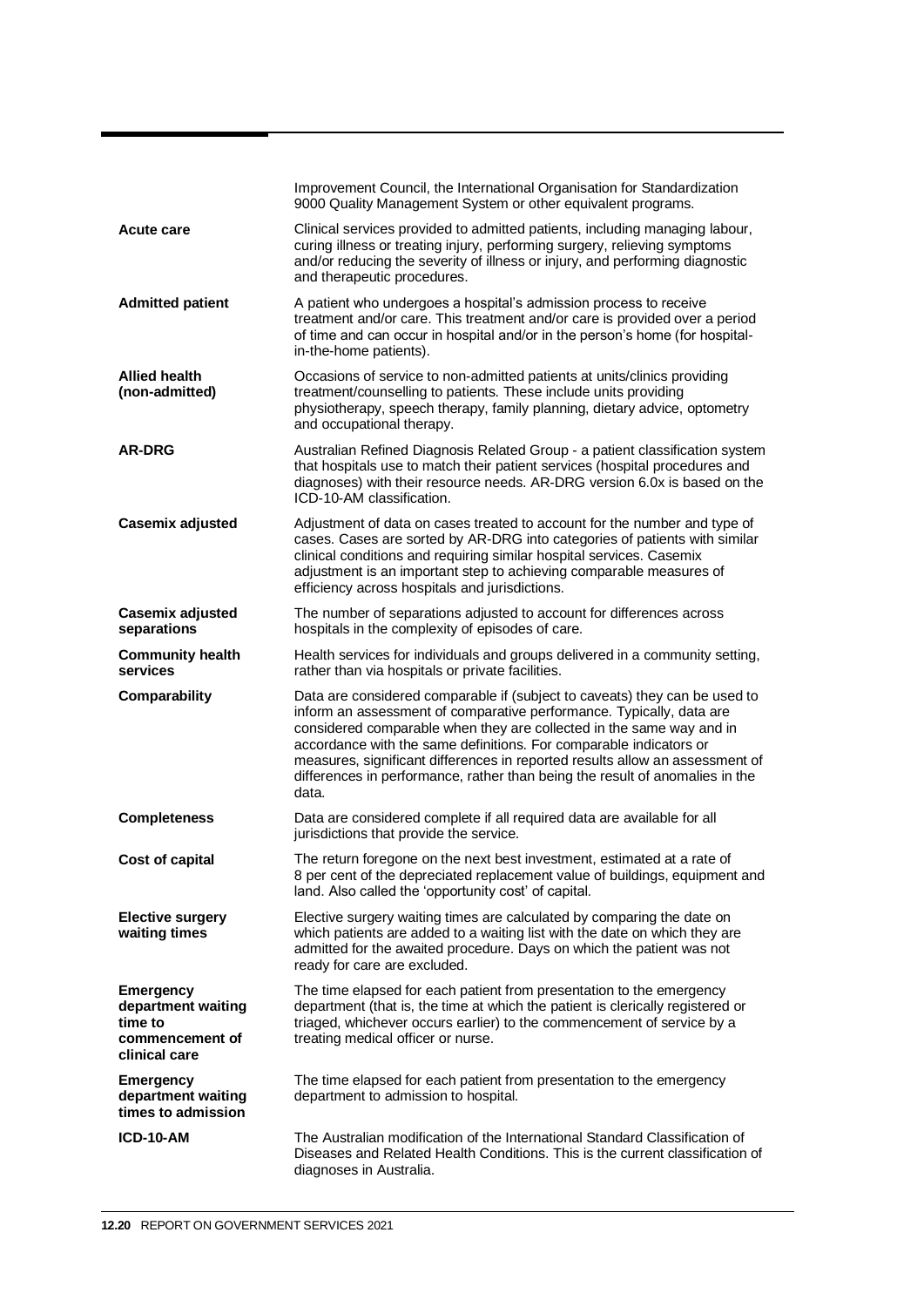| <b>Hospital boarder</b>                   | A person who is receiving food and/or accommodation but for whom the<br>hospital does not accept responsibility for treatment and/or care.                                                                                                                                                                                                                                                                                                                                                                                                                                                                                       |
|-------------------------------------------|----------------------------------------------------------------------------------------------------------------------------------------------------------------------------------------------------------------------------------------------------------------------------------------------------------------------------------------------------------------------------------------------------------------------------------------------------------------------------------------------------------------------------------------------------------------------------------------------------------------------------------|
| Length of stay                            | The period from admission to separation less any days spent away from the<br>hospital (leave days).                                                                                                                                                                                                                                                                                                                                                                                                                                                                                                                              |
| <b>Medicare</b>                           | Australian Government funding of private medical and optometrical services<br>(under the Medicare Benefits Schedule). Sometimes defined to include<br>other forms of Australian Government funding such as subsidisation of<br>selected pharmaceuticals (under the Pharmaceutical Benefits Scheme) and<br>public hospital funding (under the Australian Health Care Agreements),<br>which provides public hospital services free of charge to public patients.                                                                                                                                                                   |
| <b>Newborn qualification</b><br>status    | A newborn qualification status is assigned to each patient day within a<br>newborn episode of care.                                                                                                                                                                                                                                                                                                                                                                                                                                                                                                                              |
|                                           | A newborn patient day is qualified if the infant meets at least one of the<br>following criteria:                                                                                                                                                                                                                                                                                                                                                                                                                                                                                                                                |
|                                           | • is the second or subsequent live born infant of a multiple birth, whose<br>mother is currently an admitted patient                                                                                                                                                                                                                                                                                                                                                                                                                                                                                                             |
|                                           | • is admitted to an intensive care facility in a hospital, being a facility<br>approved by the Commonwealth Minister for the purpose of the provision<br>of special care                                                                                                                                                                                                                                                                                                                                                                                                                                                         |
|                                           | • is admitted to, or remains in hospital without its mother.                                                                                                                                                                                                                                                                                                                                                                                                                                                                                                                                                                     |
|                                           | A newborn patient day is unqualified if the infant does not meet any of the<br>above criteria.                                                                                                                                                                                                                                                                                                                                                                                                                                                                                                                                   |
|                                           | The day on which a change in qualification status occurs is counted as a<br>day of the new qualification status.                                                                                                                                                                                                                                                                                                                                                                                                                                                                                                                 |
|                                           | If there is more than one qualification status in a single day, the day is<br>counted as a day of the final qualification status for that day.                                                                                                                                                                                                                                                                                                                                                                                                                                                                                   |
| <b>Nursing and</b><br>midwifery workforce | Registered nurses, enrolled nurses and midwives who are employed in<br>nursing and/or midwifery in Australia excluding those on extended leave.                                                                                                                                                                                                                                                                                                                                                                                                                                                                                  |
| <b>Medical practitioner</b><br>workforce  | Registered medical practitioners who are employed in medicine in Australia<br>excluding those on extended leave.                                                                                                                                                                                                                                                                                                                                                                                                                                                                                                                 |
| Non-acute care                            | Includes maintenance care and newborn care (where the newborn does not<br>require acute care).                                                                                                                                                                                                                                                                                                                                                                                                                                                                                                                                   |
| Non-admitted<br>occasions of service      | Occasion of examination, consultation, treatment or other service provided<br>to a non-admitted patient in a functional unit of a health service<br>establishment. Services can include emergency department visits,<br>outpatient services (such as pathology, radiology and imaging, and allied<br>health services, including speech therapy and family planning) and other<br>services to non-admitted patients. Hospital non-admitted occasions of<br>service are not yet recorded consistently across states and territories, and<br>relative differences in the complexity of services provided are not yet<br>documented. |
| Non-admitted patient                      | A patient who has not undergone a formal admission process, but who may<br>receive care through an emergency department, outpatient or other non-<br>admitted service.                                                                                                                                                                                                                                                                                                                                                                                                                                                           |
| Peer group(s)                             | Peer groups are used to categorise similar hospitals with shared<br>characteristics. Categorising hospitals in peer groups allows for valid<br>comparisons to be made across similar hospitals providing similar services.<br>The peer groups are:                                                                                                                                                                                                                                                                                                                                                                               |
|                                           | • Acute public hospitals                                                                                                                                                                                                                                                                                                                                                                                                                                                                                                                                                                                                         |
|                                           |                                                                                                                                                                                                                                                                                                                                                                                                                                                                                                                                                                                                                                  |
|                                           | • Acute private hospitals                                                                                                                                                                                                                                                                                                                                                                                                                                                                                                                                                                                                        |
|                                           | • Very small hospitals                                                                                                                                                                                                                                                                                                                                                                                                                                                                                                                                                                                                           |
|                                           | • Women's and children's hospitals                                                                                                                                                                                                                                                                                                                                                                                                                                                                                                                                                                                               |
|                                           | • Early parenting centres                                                                                                                                                                                                                                                                                                                                                                                                                                                                                                                                                                                                        |
|                                           | • Drug and alcohol hospitals                                                                                                                                                                                                                                                                                                                                                                                                                                                                                                                                                                                                     |
|                                           | • Psychiatric hospitals                                                                                                                                                                                                                                                                                                                                                                                                                                                                                                                                                                                                          |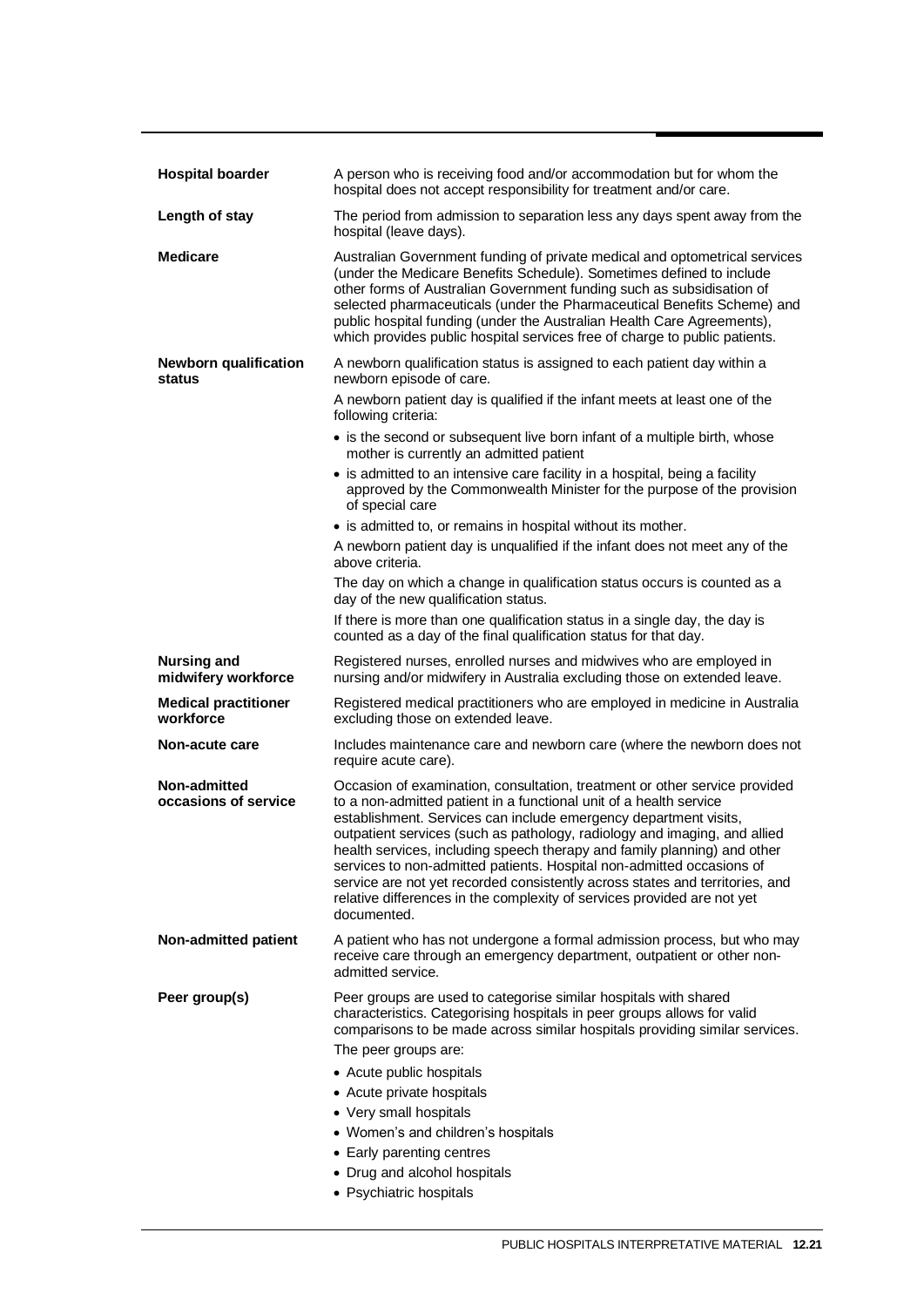|                                                 | • Other acute specialised hospitals                                                                                                                                                                                                                                                                                                                                                                                                                                                                                                                                                        |
|-------------------------------------------------|--------------------------------------------------------------------------------------------------------------------------------------------------------------------------------------------------------------------------------------------------------------------------------------------------------------------------------------------------------------------------------------------------------------------------------------------------------------------------------------------------------------------------------------------------------------------------------------------|
|                                                 | • Same day hospitals                                                                                                                                                                                                                                                                                                                                                                                                                                                                                                                                                                       |
|                                                 | • Sub- and non-acute hospitals                                                                                                                                                                                                                                                                                                                                                                                                                                                                                                                                                             |
|                                                 | • Outpatient hospitals                                                                                                                                                                                                                                                                                                                                                                                                                                                                                                                                                                     |
|                                                 | • Unpeered hospitals<br>For further details on hospital peer groups, see AIHW (2015) Australian                                                                                                                                                                                                                                                                                                                                                                                                                                                                                            |
|                                                 | hospital peer groups, Health services series no. 66. Cat no. HSW 170.<br>Canberra: AIHW (https://www.aihw.gov.au/getmedia/79e7d756-7cfe-49bf-<br>b8c0-0bbb0daa2430/14825.pdf.aspx?inline=true).                                                                                                                                                                                                                                                                                                                                                                                            |
| Posthumous organ<br>procurement                 | An activity undertaken by hospitals in which human tissue is procured for<br>the purpose of transplantation from a donor who has been declared brain<br>dead.                                                                                                                                                                                                                                                                                                                                                                                                                              |
| <b>Public hospital</b>                          | A hospital that provides free treatment and accommodation to eligible<br>admitted persons who elect to be treated as public patients. It also provides<br>free services to eligible non-admitted patients and can provide (and charge<br>for) treatment and accommodation services to private patients. Charges to<br>non-admitted patients and admitted patients on discharge can be levied in<br>accordance with the Australian Health Care Agreements (for example, aids<br>and appliances).                                                                                            |
| Real expenditure                                | Actual expenditure adjusted for changes in prices.                                                                                                                                                                                                                                                                                                                                                                                                                                                                                                                                         |
| <b>Relative stay index</b>                      | The actual number of patient days for acute care separations in selected<br>AR-DRGs divided by the expected number of patient days adjusted for<br>casemix. Includes acute care separations only. Excludes: patients who died<br>or were transferred within 2 days of admission, or separations with length of<br>stay greater than 120 days, AR-DRGs which are for 'rehabilitation',<br>AR-DRGs which are predominantly same day (such as R63Z chemotherapy<br>and L61Z admit for renal dialysis), AR-DRGs which have a length of stay<br>component in the definition, and error AR-DRGs. |
| Same day patients                               | A patient whose admission date is the same as the separation date.                                                                                                                                                                                                                                                                                                                                                                                                                                                                                                                         |
| <b>Sentinel events</b>                          | Adverse events that cause serious harm to patients and that have the<br>potential to undermine public confidence in the healthcare system.                                                                                                                                                                                                                                                                                                                                                                                                                                                 |
| <b>Separation</b>                               | A total hospital stay (from admission to discharge, transfer or death) or a<br>portion of a hospital stay beginning or ending in a change in the type of care<br>for an admitted patient (for example, acute to rehabilitation). Includes<br>admitted patients who receive same day procedures (for example, dialysis).                                                                                                                                                                                                                                                                    |
| Service event                                   | An interaction between one or more health-care provider(s) with one non-<br>admitted patient, which must contain therapeutic/clinical content and result<br>in dated entry in the patient's medical record.                                                                                                                                                                                                                                                                                                                                                                                |
| Subacute care                                   | Specialised multidisciplinary care in which the primary need for care is<br>optimisation of the patient's functioning and quality of life. A person's<br>functioning may relate to their whole body or a body part, the whole person,<br>or the whole person in a social context, and to impairment of a body function<br>or structure, activity limitation and/or participation restriction.                                                                                                                                                                                              |
|                                                 | Subacute care comprises the defined care types of rehabilitation, palliative<br>care, geriatric evaluation and management and psychogeriatric care.                                                                                                                                                                                                                                                                                                                                                                                                                                        |
| <b>Triage category</b>                          | The urgency of the patient's need for medical and nursing care:                                                                                                                                                                                                                                                                                                                                                                                                                                                                                                                            |
|                                                 | category 1 - resuscitation (immediate within seconds)                                                                                                                                                                                                                                                                                                                                                                                                                                                                                                                                      |
|                                                 | category 2 - emergency (within 10 minutes)                                                                                                                                                                                                                                                                                                                                                                                                                                                                                                                                                 |
|                                                 | category 3 - urgent (within 30 minutes)                                                                                                                                                                                                                                                                                                                                                                                                                                                                                                                                                    |
|                                                 | category 4 - semi-urgent (within 60 minutes)<br>category 5 - non-urgent (within 120 minutes).                                                                                                                                                                                                                                                                                                                                                                                                                                                                                              |
|                                                 |                                                                                                                                                                                                                                                                                                                                                                                                                                                                                                                                                                                            |
| <b>Urgency category for</b><br>elective surgery | Category 1 patients — admission within 30 days is desirable for a condition<br>that has the potential to deteriorate quickly to the point that it can become<br>an emergency.                                                                                                                                                                                                                                                                                                                                                                                                              |